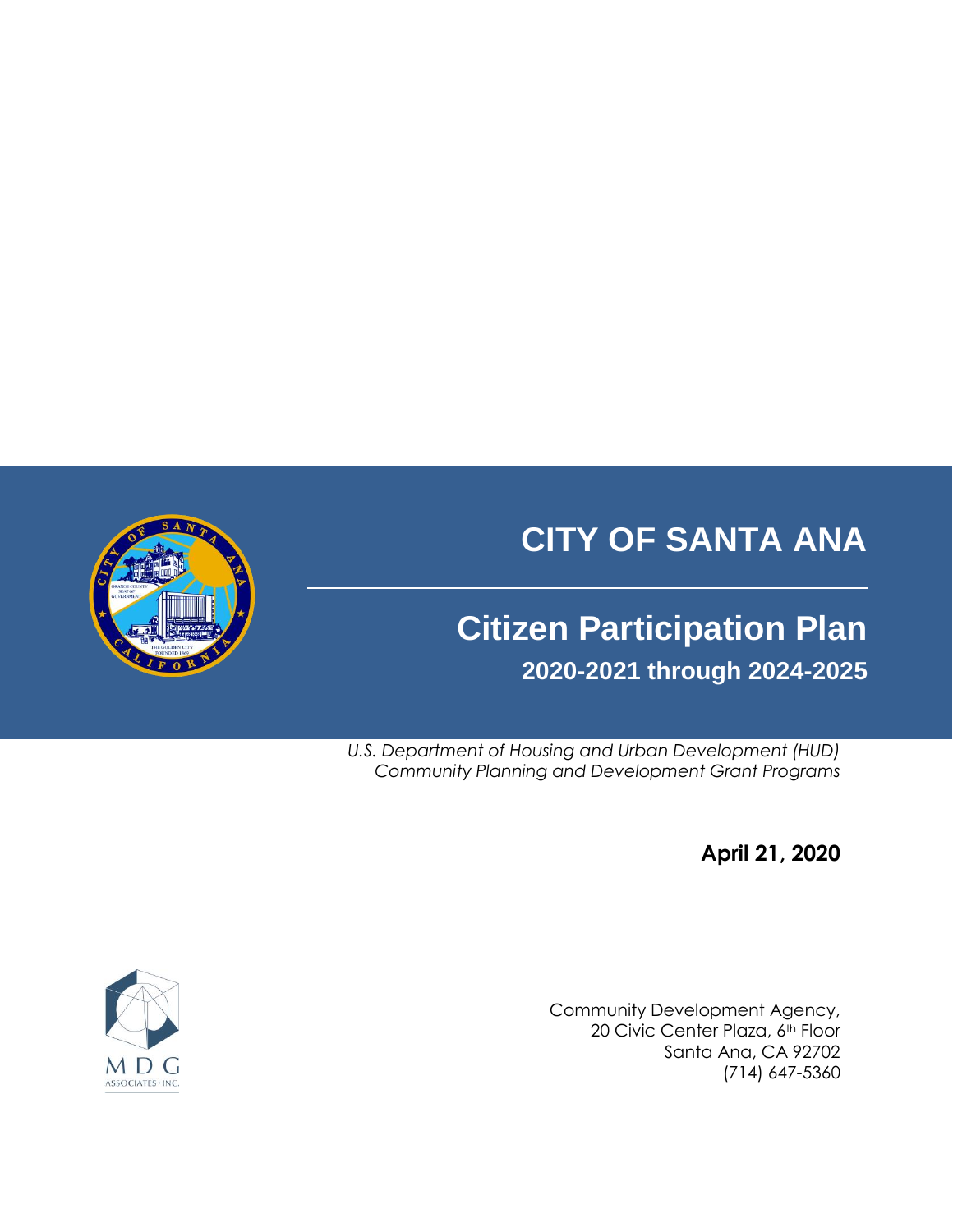## City of Santa Ana **Citizen Participation Plan**

## **Table of Contents**

| Α.               |  |
|------------------|--|
| B.               |  |
| $\mathbf{1}$ .   |  |
| $\overline{2}$ . |  |
| $C_{1}$          |  |
| 1.               |  |
| 2.               |  |
| D.               |  |
| 1.               |  |
| 2.               |  |
| Е.               |  |
| 1.               |  |
| F.               |  |
| 1.               |  |
| 2.               |  |
| G.               |  |
| 1.               |  |
| 2.               |  |
| 3.               |  |
| 4.               |  |
| Н.               |  |
| I.               |  |
| J.               |  |
| Κ.               |  |
|                  |  |
| 1.               |  |
| 2.               |  |
| 3.               |  |
| 4.               |  |
| 5.               |  |
| М.               |  |
| 1.               |  |
| 2.               |  |
| 3.               |  |
| 4.               |  |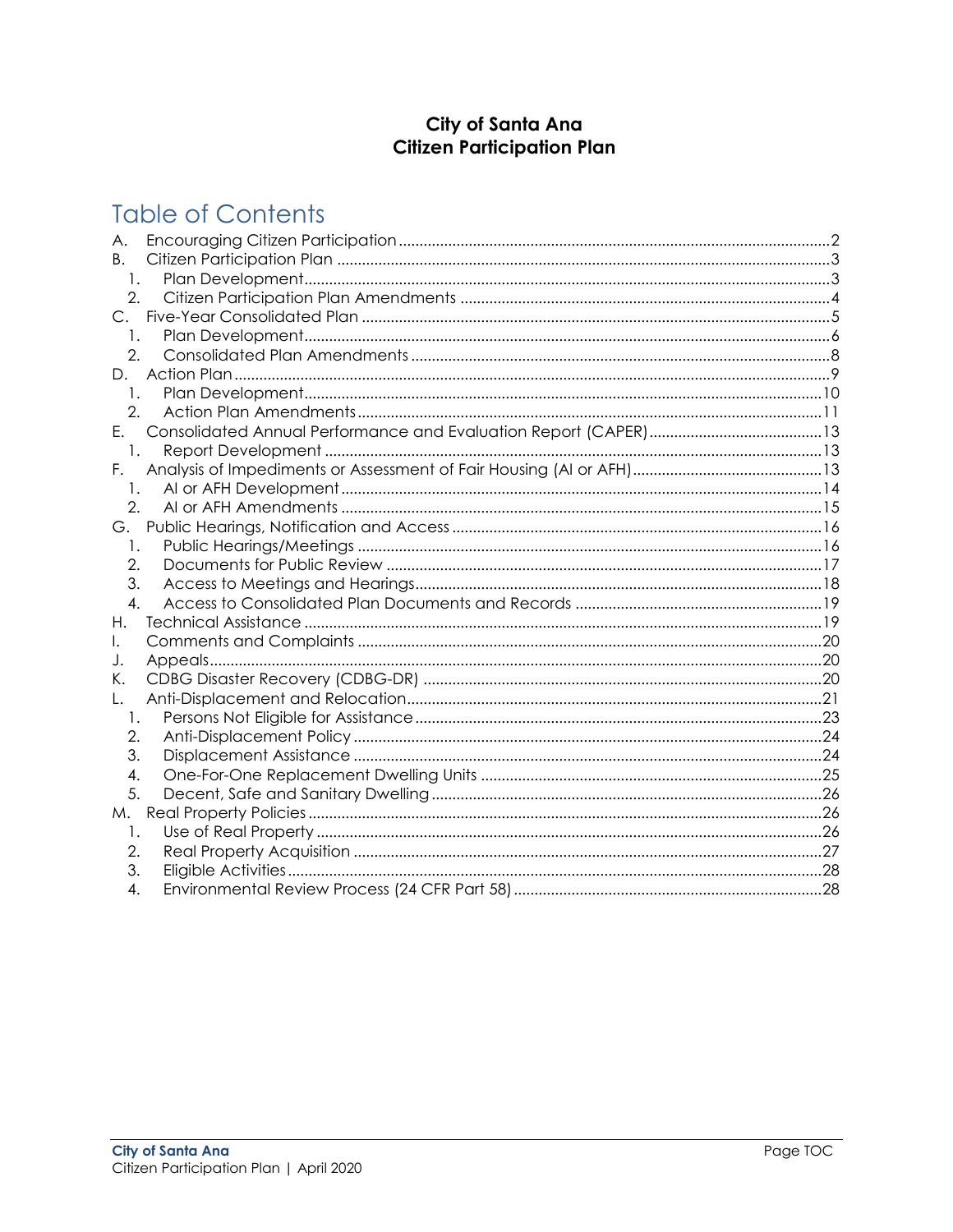

## **CITIZEN PARTICIPATION PLAN**

As required by the U.S. Department of Housing and Urban Development (HUD) regulations found at 24 CFR 91.105, this Citizen Participation Plan sets forth the City of Santa Ana's (City) policies and procedures for providing citizens and other interested parties with opportunities to participate in an advisory role in the planning, implementation, and evaluation of the Community Development Block Grant (CDBG) HOME Investment Partnerships (HOME), and Emergency Solutions Grant (ESG) programs. The purpose of the CDBG program is the provision of decent housing, a suitable living environment, and expanded economic opportunities for low- and moderate-income residents earning less than 80 percent of the Area Median income (AMI), or in predominately low- and moderate-income neighborhoods where at least 51 percent of the households are low and moderate-income households. The purpose of the HOME program is to produce new and preserve existing affordable housing opportunities. The purpose of the ESG program is to assist individuals and families quickly regain stability in permanent housing after experiencing a housing crisis or homelessness.

As a recipient of CDBG, HOME, and ESG funds, the City is required to produce the following Consolidated Plan Documents:

- Citizen Participation Plan the City's policies and procedures for community participation in the planning, implementation, and evaluation of the CDBG, HOME, and ESG programs.
- Analysis of Impediments to Fair Housing Choice or Assessment of Fair Housing (AI or AFH) – a five-year plan completed by the City individually or as in the case of Santa Ana, as part of a local consortium of other HUD grantees pursuant to HUD guidance for the evaluation of local housing conditions, economics, policies and practices and the extent to which these factors impact the range of housing choices and opportunities available to all residents in an environment free from discrimination.
- Consolidated Plan a five-year plan that documents the City's housing and community development needs, outlines strategies to address those needs and identifies proposed program accomplishments.
- Action Plan an annual plan that describes specific CDBG, HOME, and ESG projects and activities that will be undertaken over the course of the program year, which runs from July 1 to June 30.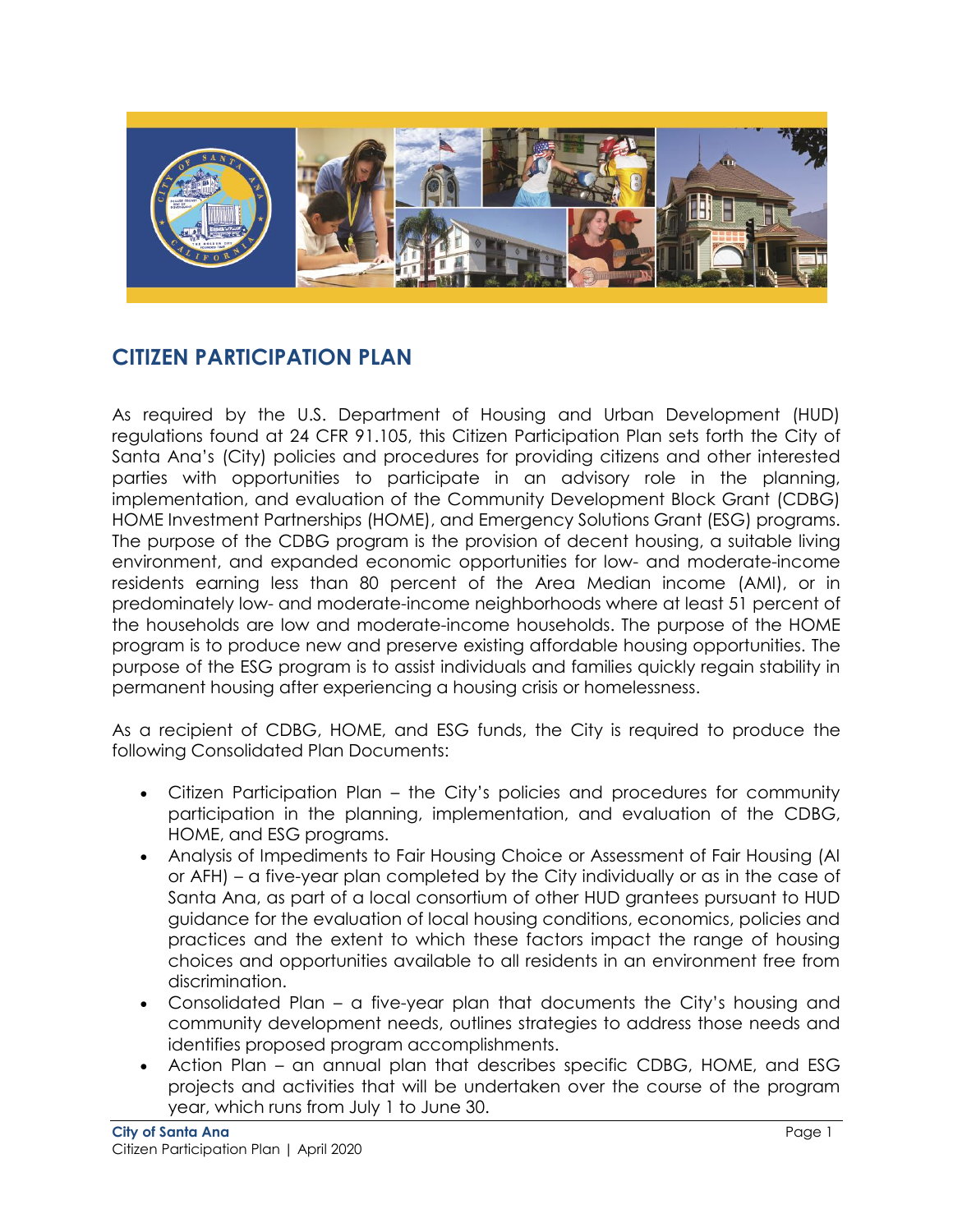Consolidated Annual Performance and Evaluation Report (CAPER) – an annual report that evaluates the City's accomplishments and use of CDBG funds.

The HUD requirements for citizen participation do not restrict the responsibility or authority of the City for the development and execution of the Consolidated Plan documents or the CDBG, HOME, and ESG programs, but rather facilitate citizen access to, and engagement with the CDBG, HOME, and ESG programs.

In accordance with the regulations, the minimum annual number of public hearings before the Santa Ana City Council and Community Redevelopment and Housing Commission at which citizens may express their views concerning the Consolidated Plan Documents shall be two (2) public hearings. These public hearings shall occur at two different points during the program year, as directed by the Executive Director of Community Development. Additional public hearings and comment periods may be held in the development of the AFH or AI and the Consolidated Plan for 2020-2024 and in the event of a substantial amendment to the Citizen Participation Plan, Consolidated Plan, or Action Plan becomes necessary as described later in this document. The City, at its discretion, may conduct additional outreach, public meetings or public hearings as necessary to foster citizen access and engagement.

## <span id="page-3-0"></span>**A. Encouraging Citizen Participation**

The City encourages citizens to participate in the development of the Citizen Participation Plan, Consolidated Plan, AFH or AI, Action Plan, and CAPER. The City encourages participation by low- and moderate-income persons, particularly those living in slum and blighted areas (if any such areas are formally designated) and in areas where CDBG funds are proposed to be used, and by residents of predominantly low- and moderate-income neighborhoods. Low- and moderate-income neighborhoods are defined as those in which 51 percent of the residents have incomes at or below 80 percent of area median income. The City shall also take appropriate actions to encourage the participation of all its citizens, including minorities and non-English speaking persons, as well as persons with disabilities.

The City shall make a concerted effort to notify and encourage the participation of citizens, local and regional institutions, the local Continuum of Care organization addressing homelessness, and public and private organizations including businesses, developers, nonprofit organizations, philanthropic organizations, community-based and faith-based organizations, broadband internet service providers, organizations engaged in narrowing the digital divide, agencies whose primary responsibilities include the management of flood prone areas, public land or water resources, emergency management agencies, state and local health service providers, social service providers, fair housing organizations, state and local governments, public housing authorities, affordable housing developers, businesses, community and faith based organizations, and other stakeholders in the amendment of the Citizen Participation Plan or the development of the AI or AFH, Consolidated Plan, or Action Plans through mailings (including electronic mailings), online postings and public notices in the newspaper.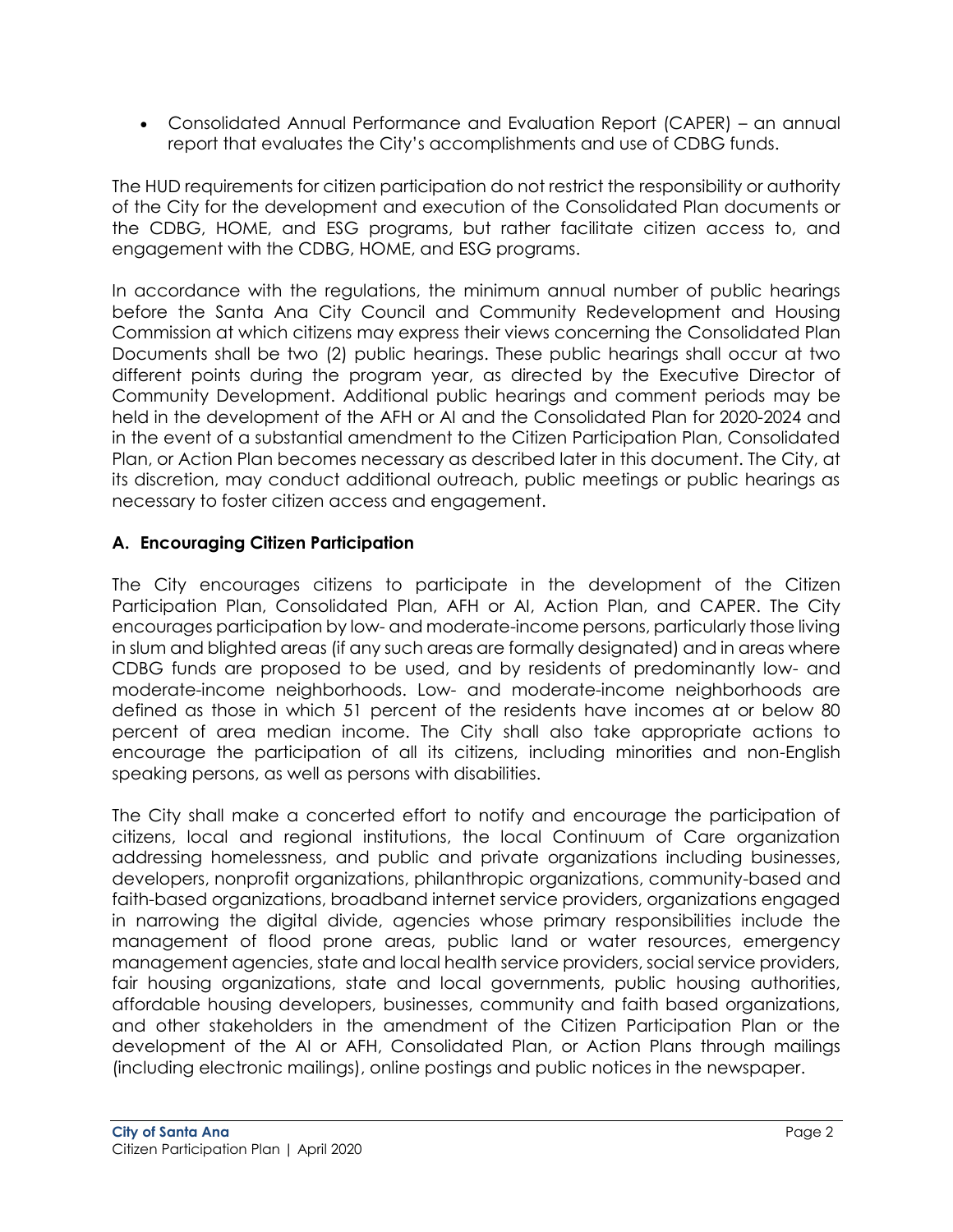The City may also explore alternative public involvement techniques and quantitative ways to measure efforts that encourage citizen participation in a shared vision for change in communities and neighborhoods, and the review of program performance as directed by the Executive Director of Community Development. All communication regarding the Citizen Participation Plan and the Consolidated Plan documents should be directed to:

City of Santa Ana Community Development Agency Attn: Executive Director of Community Development 20 Civic Center Plaza, 6th Floor Santa Ana, CA 92702 (714) 647-5360

## <span id="page-4-0"></span>**B. Citizen Participation Plan**

The following describes the process and procedures related to the development of the Citizen Participation Plan.

## <span id="page-4-1"></span>**1. Plan Development**

The City's Citizen Participation Plan development procedures are outlined below.

## a. Plan Considerations

As a part of the Citizen Participation Plan process, and prior to the adoption of the Consolidated Plan, the City shall make available the information required by HUD. This information shall be made available to citizens, public agencies, and other interested parties.

## b. Plan Review and Comment

The draft Citizen Participation Plan shall be made available for public review for a 30-day period. The Citizen Participation Plan shall be provided in a format accessible to persons with disabilities upon request. Such formats may include, but are not limited to those providing oral, Braille, electronic or large print versions of the plan to those visually impaired and delivering copies to those who are homebound.

The Citizen Participation Plan shall encourage comment and participation by minorities and non-English speakers. Publication of the availability of the draft plan shall be in accordance with the City's adopted Limited English Proficiency (LEP) Plan.

Written comments shall be accepted by the Executive Director of Community Development during the public review period. A summary of all written comments and those received during the public hearing as well as the City's responses shall be attached to the Citizen Participation Plan prior to submission to HUD.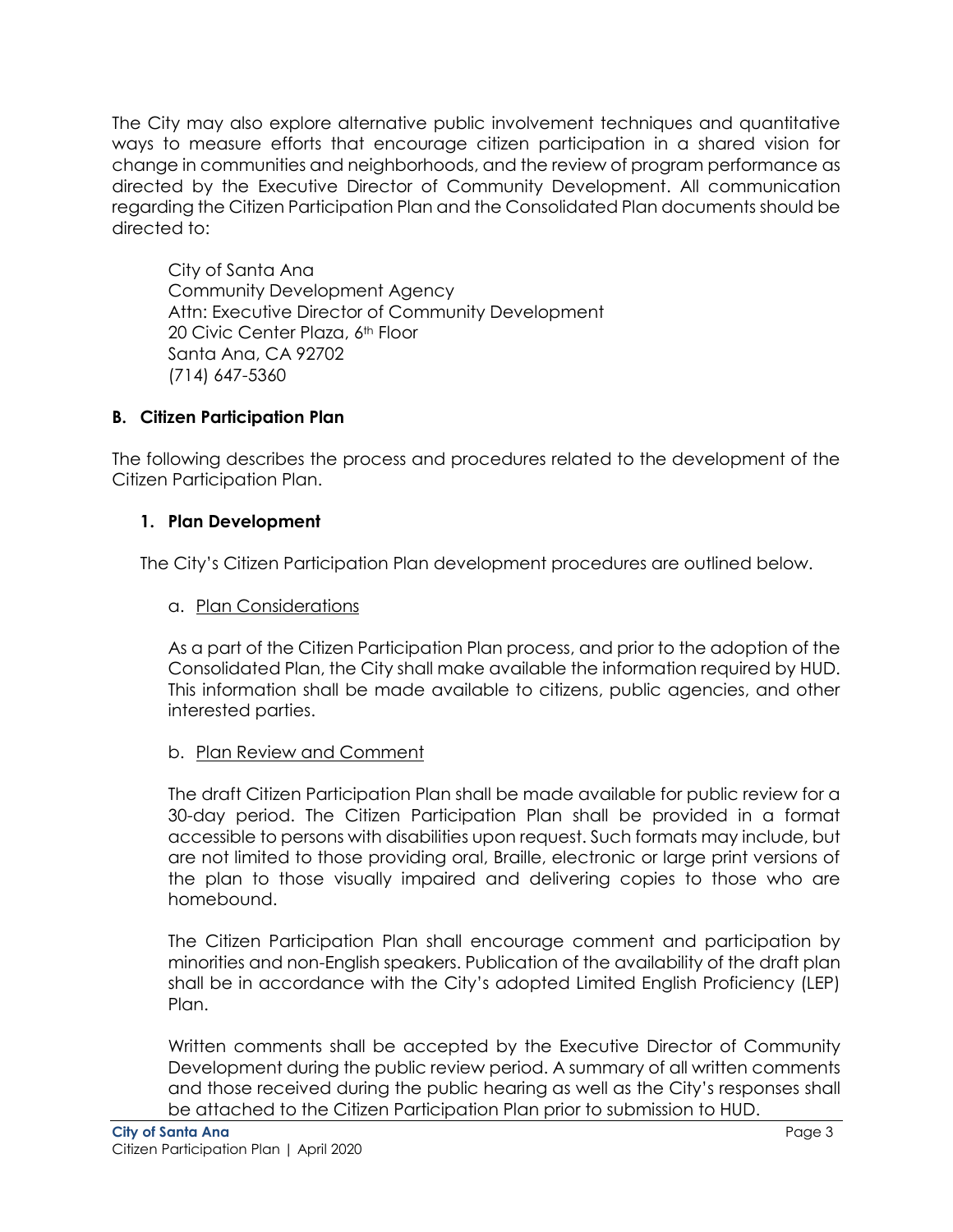## c. Public Hearing

The City shall conduct a public hearing or meeting before the Community Redevelopment and Housing Commission (or a similar standing City Commission) to accept public comments on the draft Citizen Participation Plan, however final recommendations will be approved by the City Council. The City Council may approve or reject the Citizen Participation Plan, or approve the plan with modifications.

## d. Submittal to HUD

The Citizen Participation Plan shall be approved as a stand-alone document. The City shall provide HUD with copies of the approved document, a summary of all written comments and those received during the public hearing as well as the City's responses and proof of compliance with the minimum 30-day public review and comment period requirement. A summary of any comments or views not accepted and the reasons therefore shall be included.

## <span id="page-5-0"></span>**2. Citizen Participation Plan Amendments**

The City shall follow the following procedure to amend the Citizen Participation Plan, as necessary:

## a. Amendment Considerations

The City shall amend the Citizen Participation Plan, as necessary, to ensure adequate engagement and involvement of the public in making decisions related to the programs and documents governed by 24 CFR Part 91. Formal amendment of the Citizen Participation Plan may be required should a provision of the Citizen Participation Plan be found by the City to conflict with HUD regulations.

## b. Public Review and Comment

Amendments to the Citizen Participation Plan shall be made available for public review for a 30-day period. A public hearing shall be conducted so that citizens may express their views. Written comments shall be accepted by the Executive Director of Community Development during the public review period. A summary of all written comments and those received during the public hearing as well as the City's responses shall be attached to the amended Citizen Participation Plan prior to submission to HUD.

HUD recognizes the efforts to contain COVID-19 require limiting public gatherings, such as those often used to obtain citizen participation, and that there is a need to respond quickly to the growing spread and effects of COVID-19. Therefore, in a memorandum dated March 31, 2020, HUD has waived 24 CFR 91.105(c)(2) and  $(k)$ , 24 CFR 91.115(c)(2) and (i) and 24 CFR 91.401 to allow the City to determine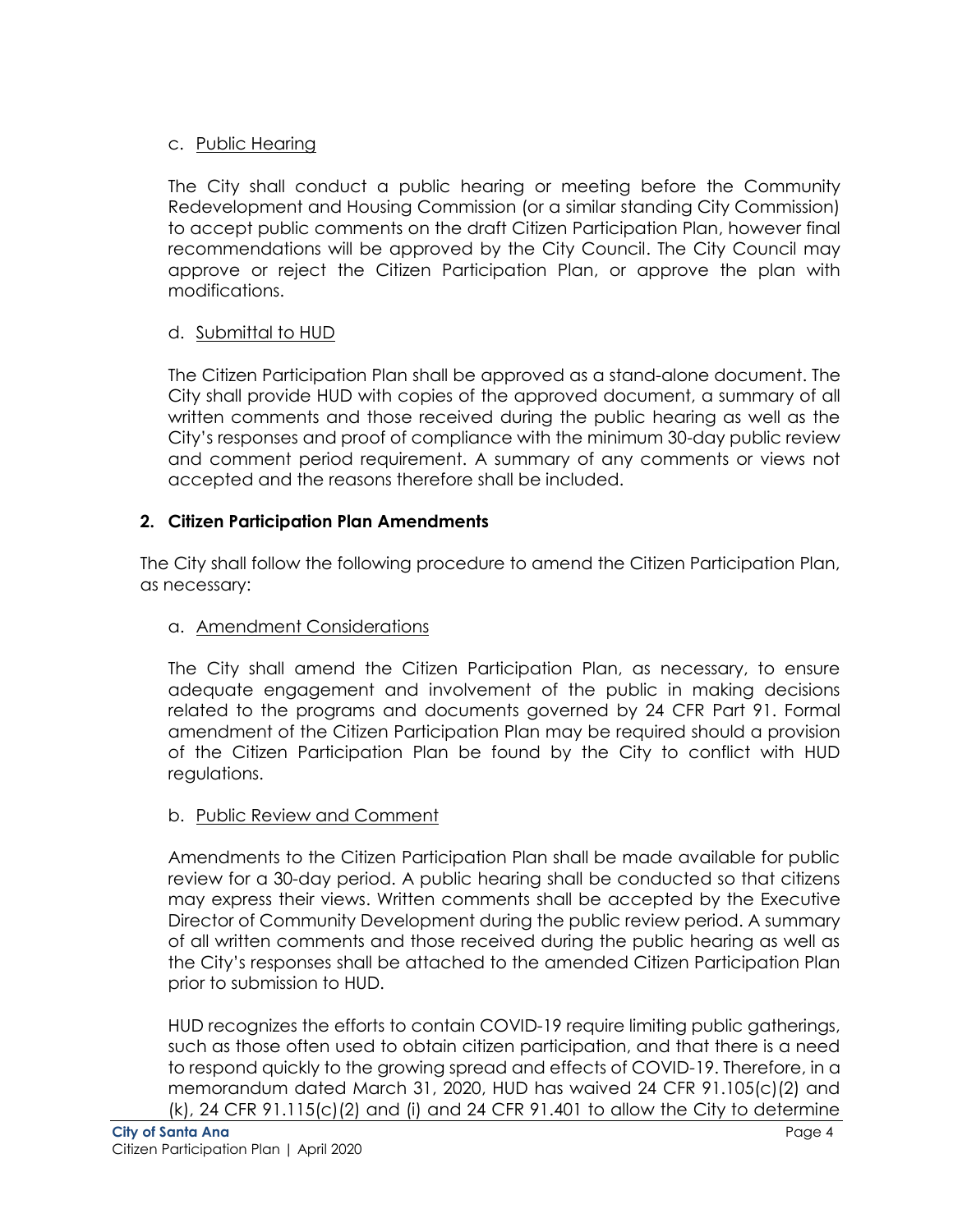what constitutes reasonable notice and opportunity to comment given their circumstances. The City has determined that 5 days constitutes reasonable notice and opportunity to comment given the circumstances surrounding the COVID-19 pandemic. The waiver is in effect through the end of the 2020 program year.

Minor edits to the plan, such as updating contact information, will not constitute a "Substantial Amendment", and therefore, will not be released for public review and comment. Copies shall be made available following the process described in Section G of this document.

## c. Public Hearing

The City shall conduct a public hearing to review and accept public comments on the draft amendment to the Citizen Participation Plan.

If required due to a local, regional, or national disaster event, public hearings may be held virtually in a structure as established by the City Clerk and allowed by the U.S. Department of Housing and Urban Development via waiver or other authorization. The City will ensure the public hearing is structured in a manner that will still allow for reasonable access and participation in the meeting.

## d. Submittal to HUD

A copy of the Citizen Participation Plan, including a summary of all written comments and those received during the public hearing as well as the City's responses and proof of compliance with the minimum 30-day public review and comment period requirement shall be submitted to HUD for their records. A summary of any comments or views not accepted and the reasons therefore shall be supplied to HUD as applicable.

## <span id="page-6-0"></span>**C. Five-Year Consolidated Plan**

The following paragraphs describe the policies and procedures for the development of the Five-Year Consolidated Plan. To comply with 24 CFR Part 91.105(b), the information supplied in the draft Consolidated Plan for public review shall include:

- The amount of assistance the City expects to receive (grant funds and program income);
- The range of activities that may be undertaken; and
- The estimated amount of funding that will benefit low- and moderate-income persons.

The City shall also provide an assessment of community development and housing needs, identify short term and long-term community development objectives directed toward the provision of decent housing and the expansion of economic opportunities primarily for persons of low- and moderate-income.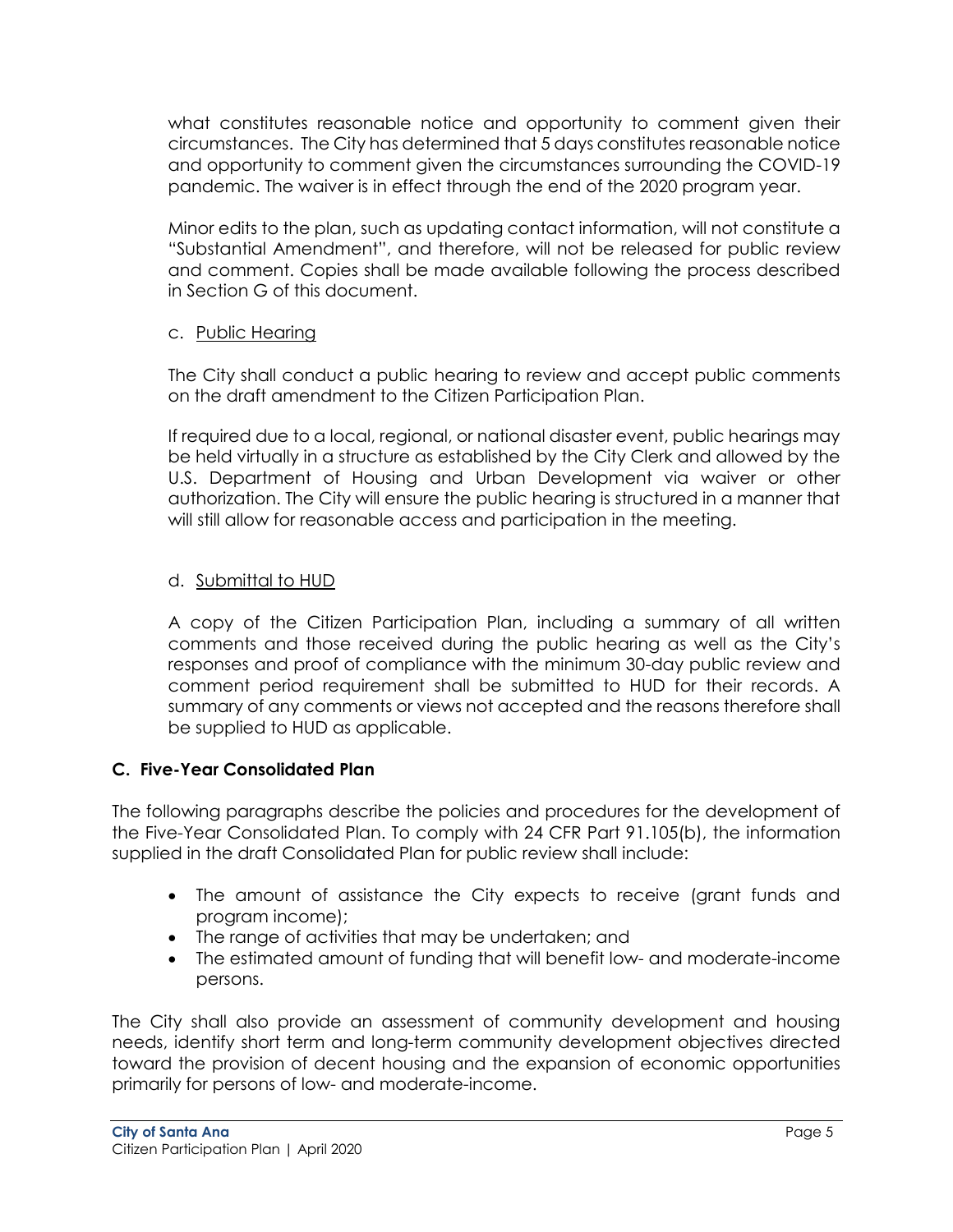Additionally, the City shall attest to its compliance with the acquisition and relocation requirements of the Uniform Relocation Assistance and Real Property Acquisition Policies Act of 1970, as amended, and implementing regulations at 49 CFR 24, as effectuated by the City's adopted Residential Anti-Displacement and Relocation Assistance Plan, as required under Section 104(d) of the Housing and Community Development Act of 1974, as amended. Persons displaced as a result of HUD-assisted activities, whether implemented by the City or by others, shall receive relocation benefits as required under Federal Law.

The City shall make this information available in the Consolidated Plan published for public review and comment.

## <span id="page-7-0"></span>**1. Plan Development**

The City encourages the participation of residents and stakeholders in the development of the Consolidated Plan. The City shall implement the following procedures in the development and adoption of the Consolidated Plan:

a. Plan Considerations

The City will make a concerted effort to notify and encourage the participation of citizens, local and regional institutions, the local Continuum of Care organization addressing homelessness, and public and private organizations including businesses, developers, nonprofit organizations, philanthropic organizations, community-based and faith-based organizations, broadband internet service providers, organizations engaged in narrowing the digital divide, agencies whose primary responsibilities include the management of flood prone areas, public land or water resources, emergency management agencies, state and local health service providers, social service providers, fair housing organizations, state and local governments, public housing authorities, affordable housing developers, businesses, community and faith based organizations, and other stakeholders in the development of the Consolidated Plan through mailings (including electronic mailings), online postings and public notices in the newspaper.

When preparing the portion of the Consolidated Plan describing the City's homeless strategy and the resources available to address the needs of homeless persons (particularly chronically homeless individuals and families, families with children, veterans and their families, and unaccompanied youth) and persons at risk of homelessness, the jurisdiction shall consult with:

- The Orange County Continuum of Care (CoC);
- Public and private agencies that address housing, health, social service, victim services, employment, or education needs of low-income individuals and families; homeless individuals and families, including homeless veterans; youth; and/or other persons with special needs;
- Publicly funded institutions and systems of care that may discharge persons into homelessness (such as health-care facilities, mental health facilities, foster care and other youth facilities, and corrections programs and institutions); and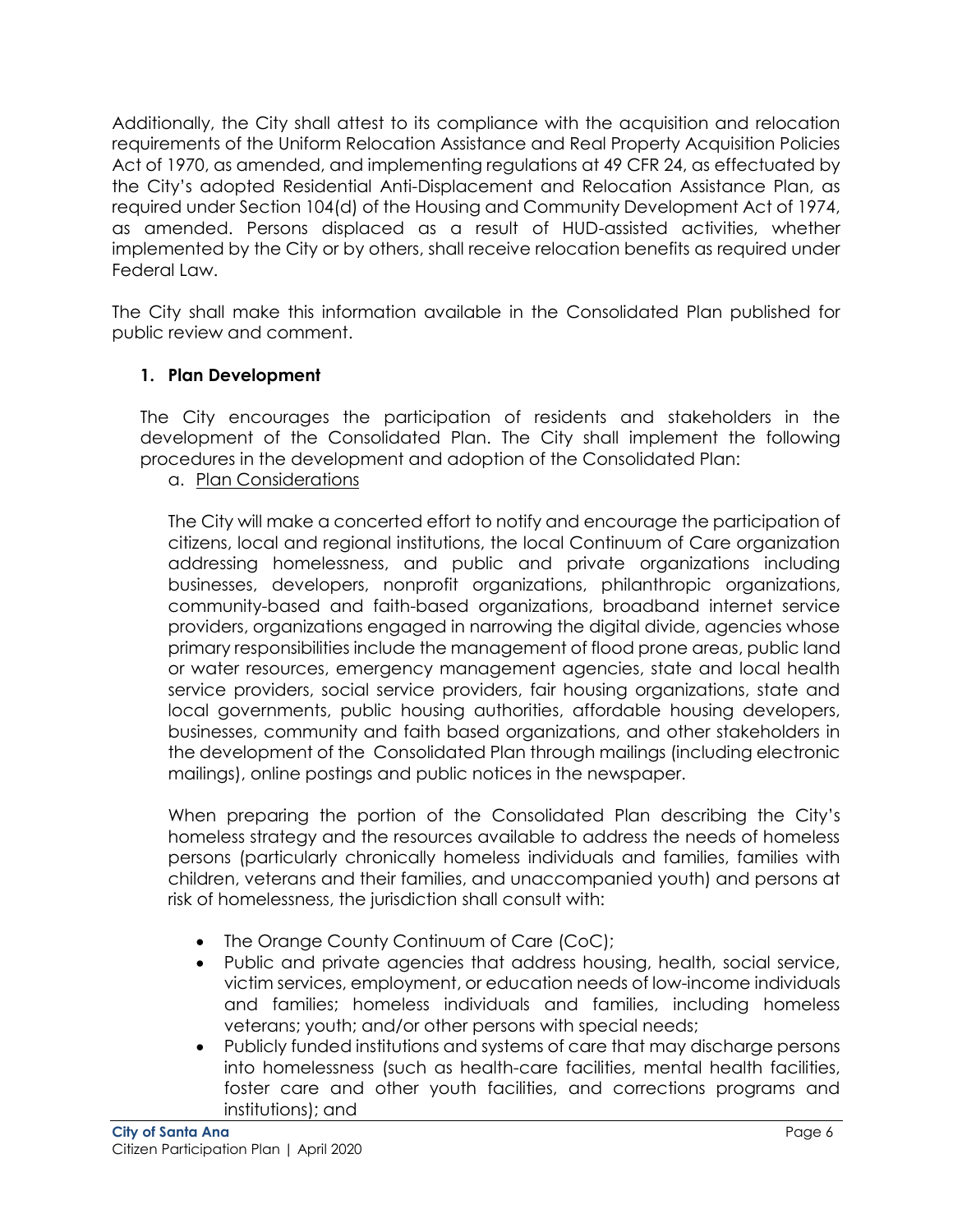Business and civic leaders.

When preparing the portion of the Consolidated Plan concerning lead-based paint hazards, the City shall consult with state or local health and child welfare agencies and examine existing data related to lead-based paint hazards and poisonings, including health department data on the addresses of housing units in which children have been identified as lead poisoned.

When preparing the description of priority non-housing community development needs, the City shall notify adjacent units of general local government, to the extent practicable. The non-housing community development plan must be submitted to the State of California and to the County of Orange.

The City shall consult with adjacent units of general local government, including local government agencies with metropolitan-wide planning responsibilities to identify solutions to problems of a regional nature.

The City shall consult with the Housing Authority of the City of Santa Ana and the Orange County Housing Authority concerning public housing needs and planned programs and activities.

As recipients of Emergency Solutions Grant (ESG) funds, the City shall consult with the Continuum of Care in determining how to allocate its ESG grant for eligible activities; in developing the performance standards for, and evaluating the outcomes of, projects and activities assisted by ESG funds; and in developing funding, policies, and procedures for the operation and administration of the Homeless Management Information System (HMIS).

The City shall employ, at its discretion, a variety of methods to solicit input from these persons/service providers/agencies. These methods include, but are not limited to telephone or personal interviews, focus groups, surveys, internet-based feedback and consultation workshops.

## b. Plan Review and Comment

The complete, draft Consolidated Plan shall be made available for public review for a 30-day period. The draft Consolidated Plan shall be provided in a format accessible to persons with disabilities upon request. Such formats may include, but are not limited to providing oral, Braille, electronic or large print versions of the plan to those visually impaired and delivering copies to those who are homebound.

The City shall encourage comment and participation by minorities and non-English speakers. Publication of the availability of the draft Consolidated Plan shall be in accordance with the City's adopted LEP Plan.

The City shall encourage comment and participation by low- and moderateincome residents, especially those living in low- and moderate-income neighborhoods, in areas where CDBG funds are proposed to be used and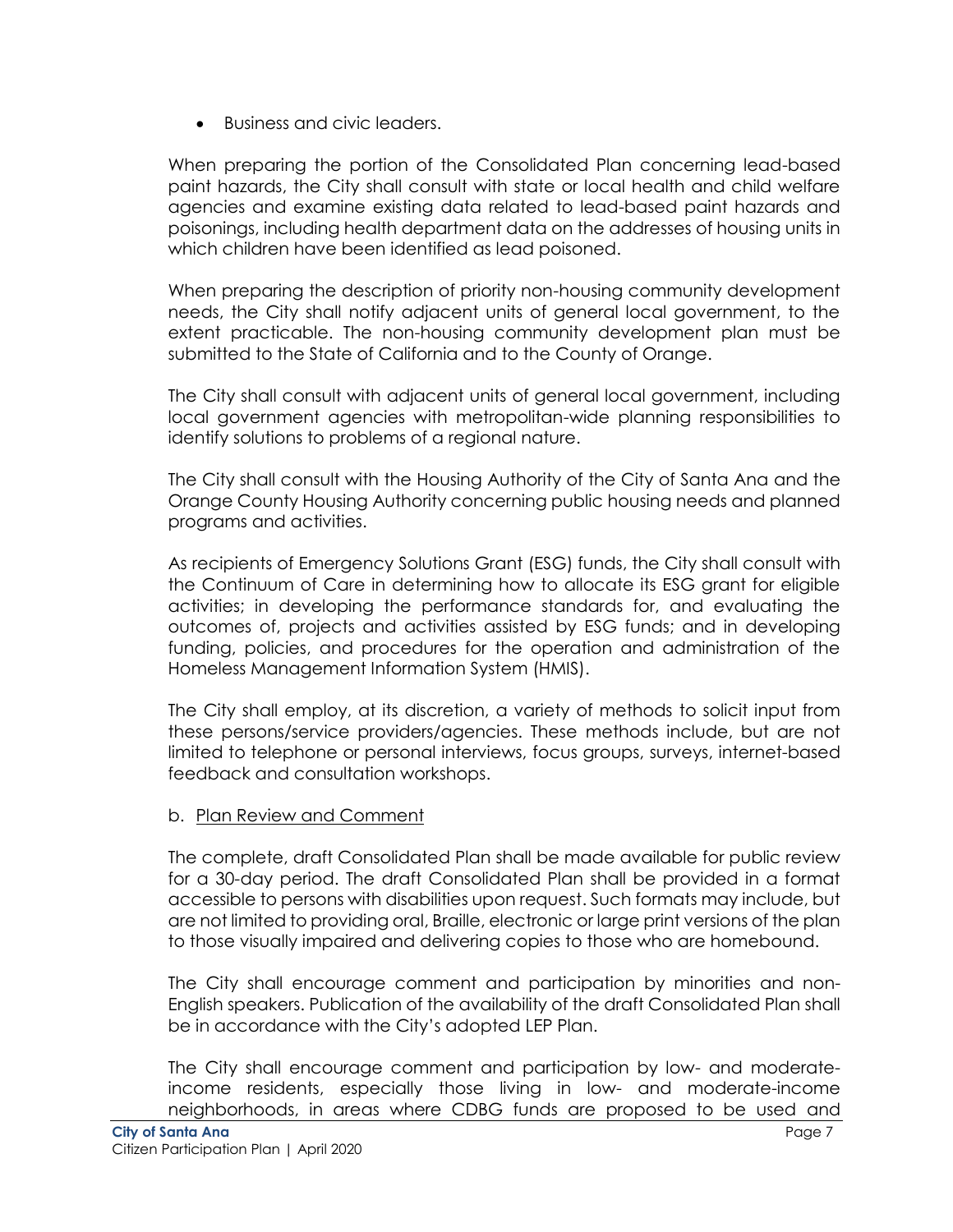residents of public and assisted housing. Activities to encourage participation may include, but are not limited to, advertising publication of the Consolidated Plan in target areas, hosting community meetings in target areas, and making copies of the Consolidated Plan available in these neighborhoods. Copies shall be made available following the process described in Section G of this document.

Written comments shall be accepted by the Executive Director of Community Development during the public review period. A summary of all written comments and those received during the public hearing as well as the City's responses shall be attached to the Consolidated Plan prior to submission to HUD.

## c. Public Hearing

The City shall conduct a public hearing to accept public comments on the draft Consolidated Plan. Section G describes the process for publishing notice for and conducting public hearings.

## d. Submittal to HUD

The Consolidated Plan shall be submitted to HUD with a summary of all written comments and those received during the public hearing as well as the City's responses and proof of compliance with the minimum 30-day public review and comment period requirement. A summary of any comments or views not accepted and the reasons therefore shall be supplied to HUD as applicable. The Consolidated Plan shall be submitted to HUD 45 days before the program year pursuant to regulations, or at such later date as prescribed by HUD.

## <span id="page-9-0"></span>**2. Consolidated Plan Amendments**

The City shall follow the following procedure to complete substantial or minor amendments to the Consolidated Plan, as necessary:

## a. Amendment Considerations

The City shall substantially amend the Consolidated Plan if a "substantial change" is proposed by City staff or the City Council. For the purpose of the Consolidated Plan, a "substantial change" is defined as:

- More than 30 percent of the most recent annual federal grant allocation is reallocated to other eligible program activities within the fiscal year. (Amended amounts will not be cumulative, that is, each amendment will stand on its own for purposes of determining the 30 percent threshold.)
- An activity is undertaken that was not previously included in the Consolidated Plan or subsequent annual plans

The City may make minor changes to the Consolidated Plan, as needed, so long as the changes do not constitute a substantial amendment as described above. Changes to numeric accomplishment goals within an existing Strategic Plan goal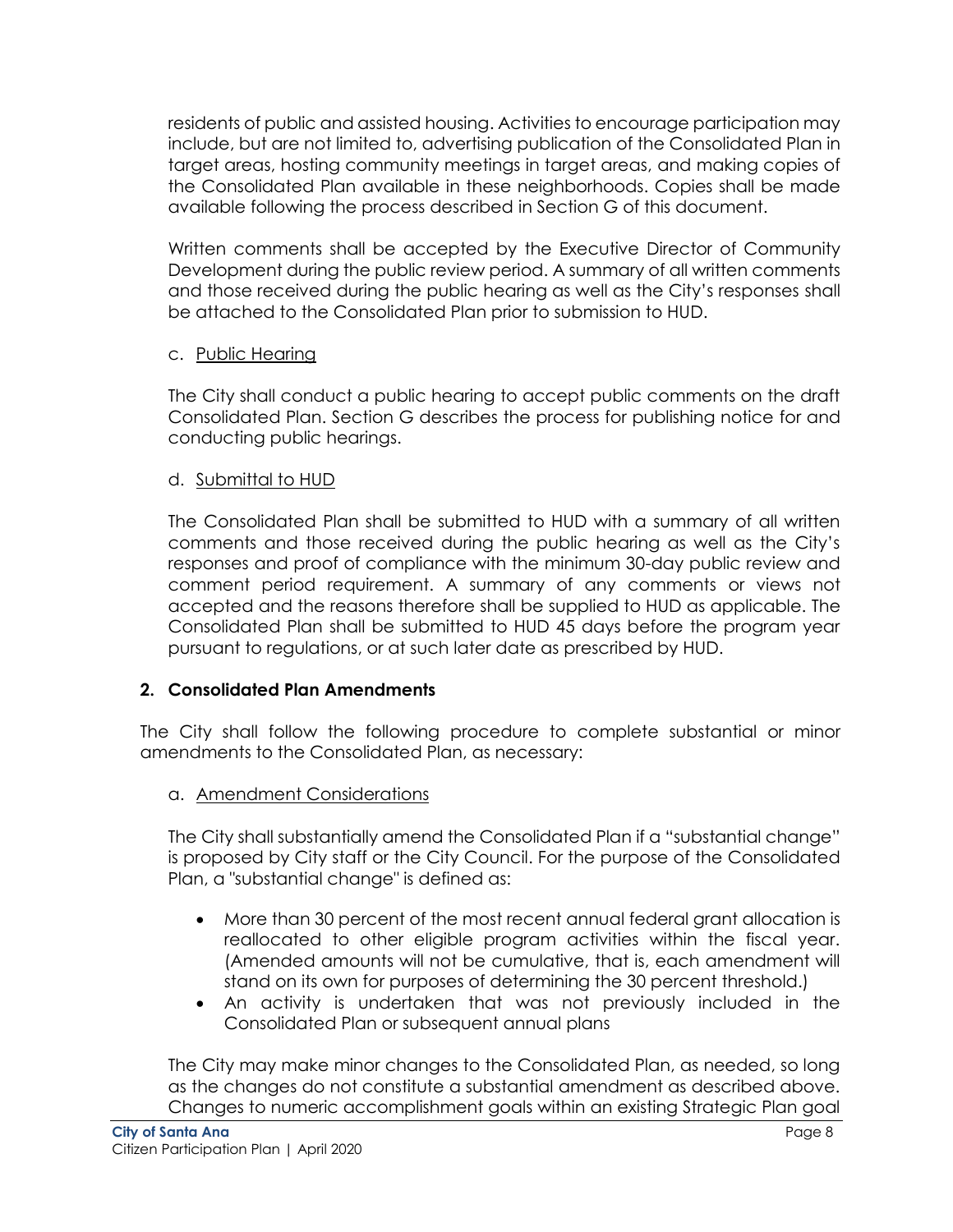shall not constitute a substantial amendment. Such minor changes to the Consolidated Plan do not require a public review and comment period or a public hearing.

## b. Public Review and Comment

The City encourages residents and stakeholders to participate in the development of substantial amendments. Substantial Amendments to the Consolidated Plan shall be made available for public review for a 30-day period. Written comments shall be accepted by the Executive Director of Community Development or designee during public review period. A summary of the comments and the City's responses to the comments shall be attached to the Consolidated Plan Substantial Amendment.

Given the need to expedite actions to respond to COVID-19 in a memorandum dated March 31, 2020, HUD waived 24 CFR 91.105(c)(2) and (k), 91.115(c)(2) and (i). The 30-day minimum for the required public comment period is waived for substantial amendments, provided that no less than 5 days are provided for public comments on each substantial amendment through the end of the 2020 program year.

The City shall encourage participation from all residents, especially low- and moderate-income residents, minorities, non-English speakers and those with disabilities. Copies shall be made available in accordance with the process described in Section G of this document.

## c. Public Hearing

The City shall conduct a public hearing to accept public comments on the draft Substantial Amendment to the Consolidated Plan. Section G describes the process for publishing notice for and conducting public hearings.

## d. Submittal to HUD

A copy of the Consolidated Plan Substantial Amendment, including a summary of all written comments and those received during the public hearing as well as the City's responses and proof of compliance with the minimum 30-day public review and comment period requirement shall be submitted to HUD for their records. A summary of any comments or views not accepted and the reasons therefore shall be supplied to HUD. A copy of any minor amendments shall be submitted to HUD when required.

## <span id="page-10-0"></span>**D. Action Plan**

The following describes the process and procedures related to the development of the Action Plan each year: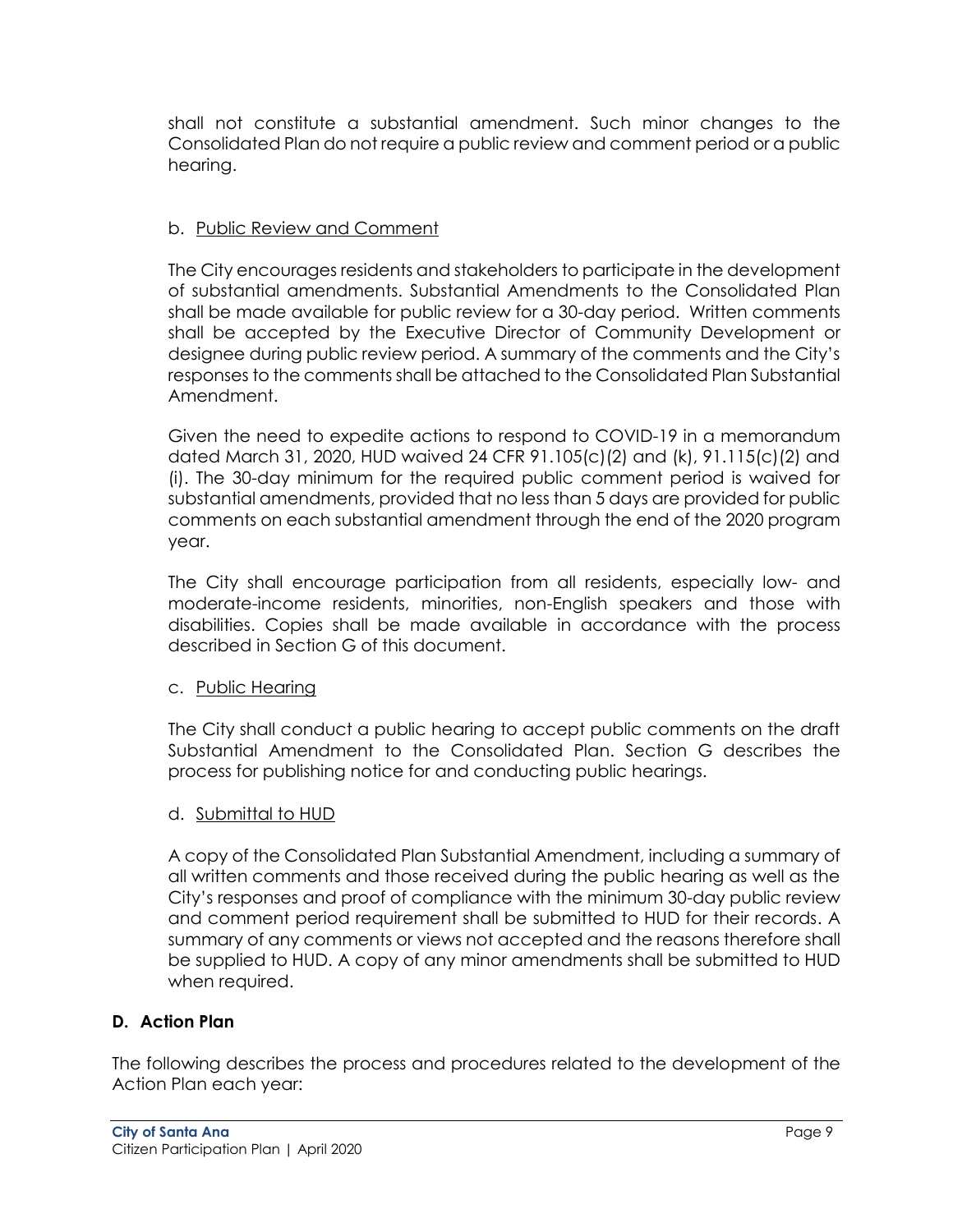## <span id="page-11-0"></span>**1. Plan Development**

Each year, the City prepares an Action Plan listing the activities to be undertaken with Community Planning and Development (CPD) funds. The City shall implement the following procedures in the development and adoption of the Action Plan:

## a. Plan Considerations

In addition to residents, the City will ensure that members of the public (including City staff) and private agencies that provide the following services will be consulted in the development of the Action Plan:

- Health Service Providers
- Social Services for: Children, Elderly, Disabled, Homeless, and Persons with AIDS
- State and Local Health Agencies
- Adjacent Local Governments
- Housing Authority (Santa Ana and Orange County Housing Authority)

## b. Plan Review and Comment

The draft Action Plan incorporating the City's proposed uses of CDBG, HOME, and ESG funds shall be made available for public review for a 30-day period.

In a manner similar to that set forth for the Consolidated Plan, the City shall encourage participation from all residents, especially low- and moderate-income residents, minorities, non-English speakers and those with disabilities. The City shall make the plan accessible to all such groups. Copies shall be made available following the process described in Section G of this document.

Written comments shall be accepted during public review period by the Executive Director of Community Development. A summary of the comments and the City's responses to the comments shall be attached to the draft Action Plan.

## c. Public Hearing

The City shall conduct two (2) public hearings during the preparation of the Action Plan:

- The first public hearing will be held before the Santa Ana Community Redevelopment and Housing Commission to accept public comments on funding priorities for the upcoming year; and
- The second public hearing will be held before the Santa Ana City Council to accept public comments on the draft Annual Action Plan

The Community Redevelopment and Housing Commission will recommend the Action Plan to City Council for approval. City Council shall approve, approve with modifications, or reject the Action Plan. Section G describes the process for publishing notice for and conducting public hearings.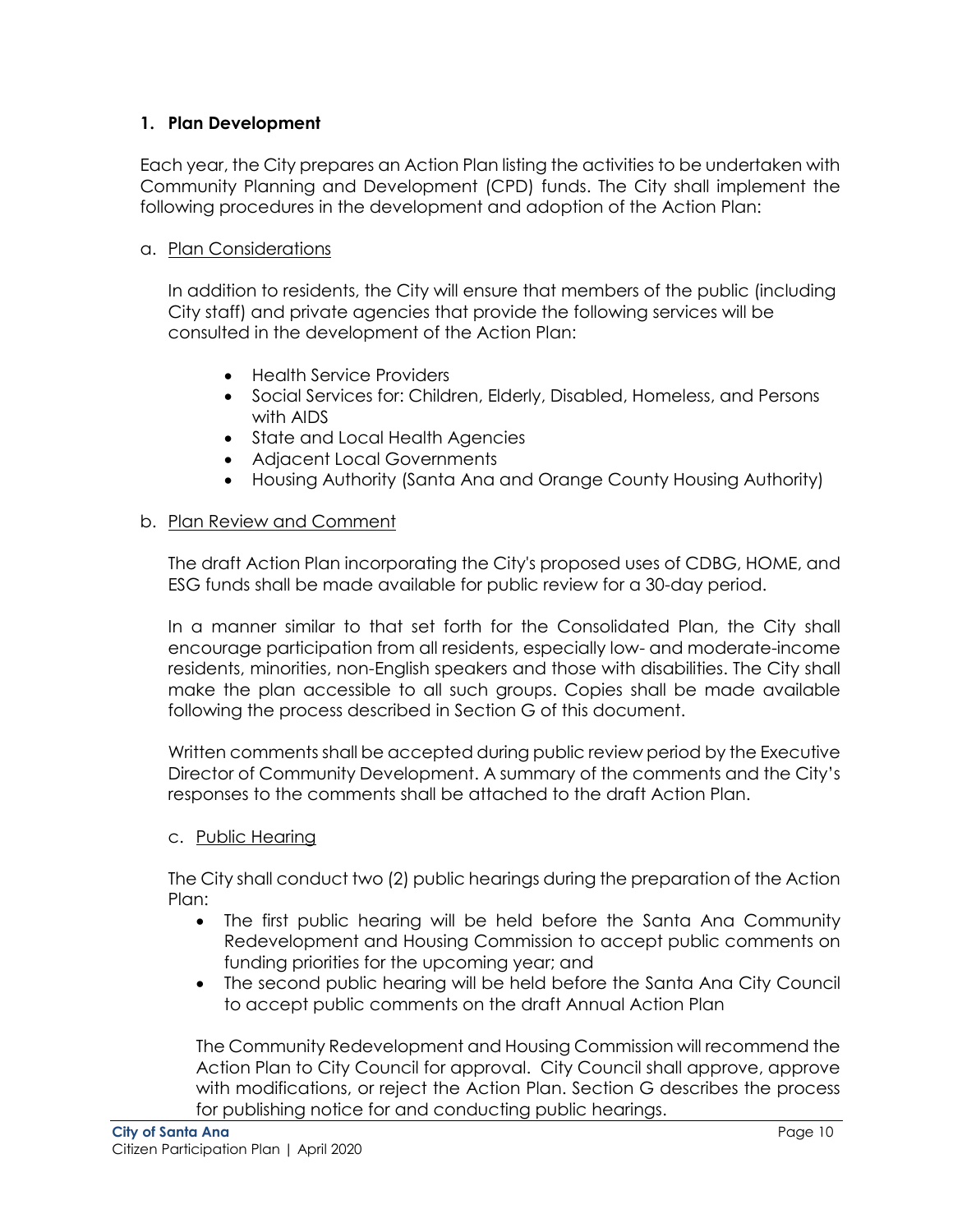If required due to a local, regional, or national disaster event, public hearings may be held virtually in a structure as established by the City Clerk and allowed by the U.S. Department of Housing and Urban Development via waiver or other authorization. The City will ensure the public hearing is structured in a manner that will still allow for reasonable access and participation in the meeting.

## d. Submittal to HUD

Upon adoption of the Annual Action Plan by the City Council, staff shall submit the Action Plan to HUD. Documents related to the public participation process, including copies of public notices and a summary of all public comments received, shall be attached to Action Plan. The Action Plan shall be submitted to HUD at least 45 days before the program year pursuant to regulations, or as otherwise allowed or required by HUD.

## <span id="page-12-0"></span>**2. Action Plan Amendments**

The City shall follow the following procedure to complete substantial and minor amendments to the Action Plan, as needed:

## a. Amendment Considerations

The City shall substantially amend the Action Plan if a "substantial change" is proposed by City staff or the City Council. For the purpose of the Action Plan, a "substantial change" is defined as:

- Addition of a new activity not previously identified in the Action Plan, without regard to funding source;
- Cancellation of an existing activity identified in the Action Plan, without regard to funding source;
- A change in the purpose, scope, location or beneficiaries of an activity; or
- Changes in the use of CDBG funds from one eligible activity to another eligible activity meeting the following thresholds:

| Net Increase or<br><b>Decrease</b> | <b>Trigger for Substantial</b><br>Amendment* | <b>Minor Amendment*</b>                     |
|------------------------------------|----------------------------------------------|---------------------------------------------|
| Net Increase                       | > 30% of the most recent<br>grant allocation | <30% of the most recent<br>grant allocation |
| Net Decrease                       | > 30% of the most recent<br>grant allocation | <30% of the most recent<br>grant allocation |

\* (Amended amounts will not be cumulative, that is, each amendment will stand on its own for purposes of determining the 30 percent threshold.)

The City may make minor changes to the Action Plan, including any change not included in the definition of a "substantial change" above, as needed, so long as the changes do not constitute a substantial amendment as described above. Such minor changes to the Action Plan do not require a public review and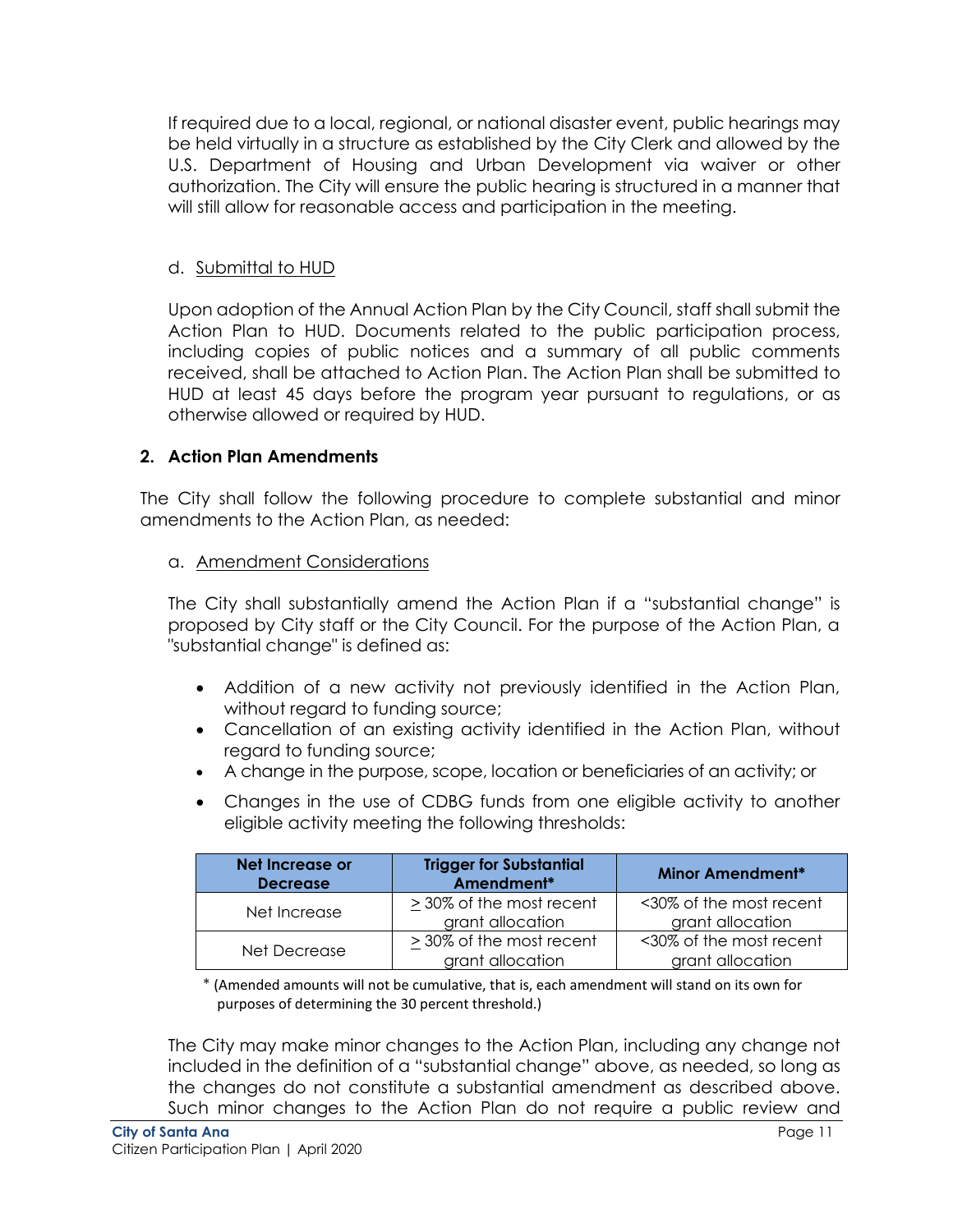comment period or a public hearing. However, City Council approval of activity funding changes may be required based on the amount and City policy.

#### b. Public Review and Comment

The City encourages citizen participation in the development of substantial amendments. Substantial Amendments to the Action Plan shall be made available for public review for a 30-day period. Written comments shall be accepted during the public review period. Comments should be directed to the Executive Director of Community Development. A summary of the comments and the City's responses to the comments shall be attached to the Action Plan Substantial Amendment.

Given the need to expedite actions to respond to COVID-19 in a memorandum dated March 31, 2020, HUD waived 24 CFR 91.105(c)(2) and (k), 91.115(c)(2) and (i). The 30-day minimum for the required public comment period is waived for substantial amendments, provided that no less than 5 days are provided for public comments on each substantial amendment through the end of the 2020 program year.

The City shall encourage participation from all residents, especially low- and moderate-income residents, minorities, non-English speakers and those with disabilities. The City shall make the plan accessible to all such groups. Copies shall be made available following the process described in Section G of this document.

#### c. Public Hearing

The City shall conduct a public hearing before the Community Redevelopment and Housing Commission (or a similar standing City Commission) to review and consider the Substantial Amendment to the Action Plan. The City shall accept public comments on the Substantial Amendment to the Action Plan at the public hearing. After public comments are heard and considered, the Commission will recommend the Substantial Amendment to City Council. City Council shall approve, approve with modifications, or deny the request for a substantial amendment to the Action Plan. Section G describes the process for publishing notice for and conducting public hearings.

If required due to a local, regional, or national disaster event, public hearings may be held virtually in a structure as established by the City Clerk and allowed by the U.S. Department of Housing and Urban Development via waiver or other authorization. The City will ensure the public hearing is structured in a manner that will still allow for reasonable access and participation in the meeting.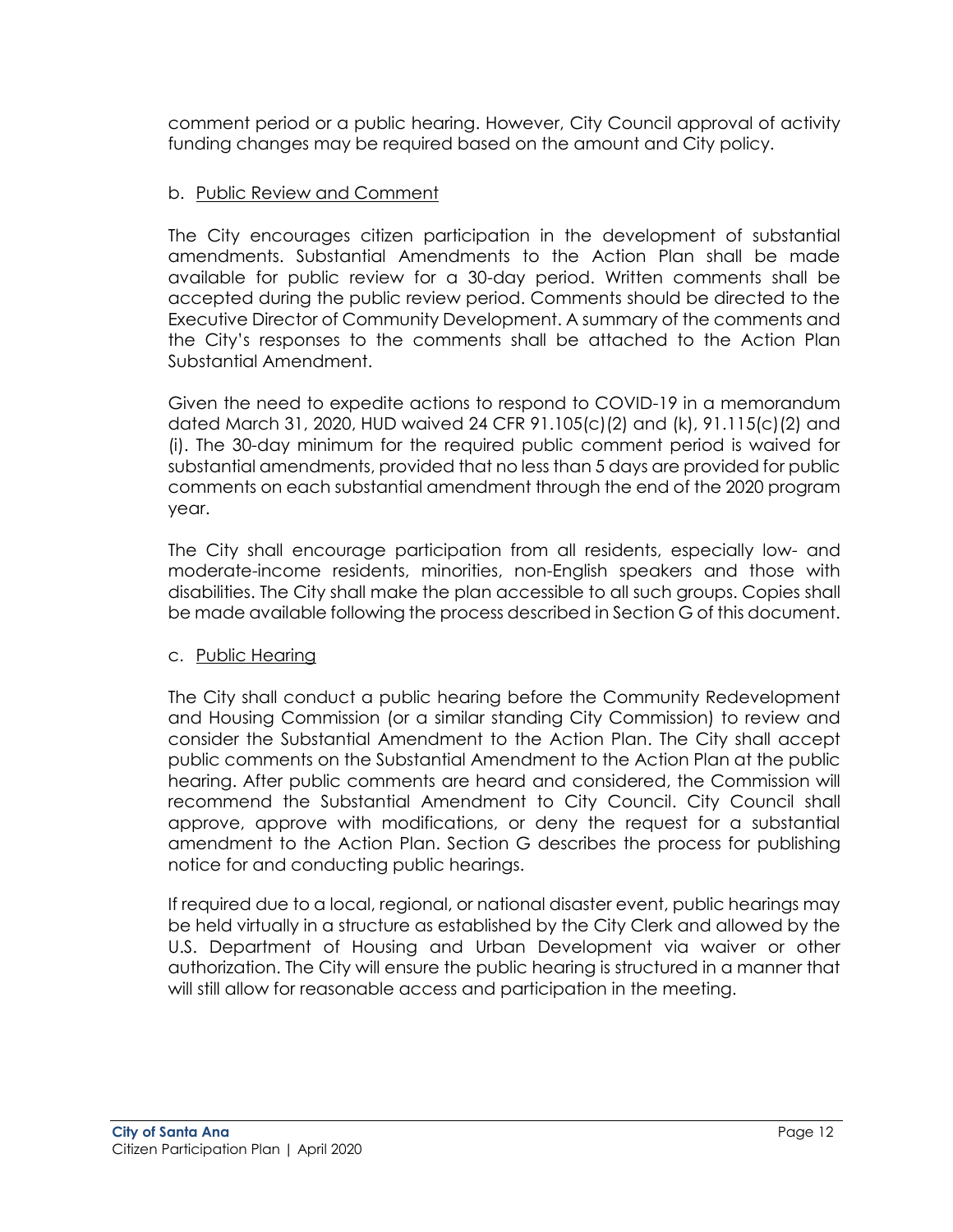## d. Submittal to HUD

A copy of the Substantial Amendment to the Action Plan along with copies documenting the public participation process (i.e. public notices and public comments) shall be submitted to HUD for their records. Similarly, minor amendments shall be submitted to HUD.

#### <span id="page-14-0"></span>**E. Consolidated Annual Performance and Evaluation Report (CAPER)**

The City shall implement the following procedures in the development of the Consolidated Annual Performance and Evaluation Report (CAPER):

#### <span id="page-14-1"></span>**1. Report Development**

The City shall develop, approve and submit a CAPER within 90 days of the conclusion of each program year.

#### a. Report Considerations

Staff shall evaluate and report the accomplishments of the previous program year for all CDBG, HOME, and ESG activities and shall provide information on program expenditures and other metrics as required by HUD.

#### b. Review and Comment

The City encourages citizen participation in the development of the CAPER. The draft CAPER shall be made available for public review for a 15-day period. Written comments will be accepted during a public review period by the Executive Director of Community Development.

A summary of any written comments received, or oral comments provided during the public hearing and the City's responses to those comments shall be attached to the CAPER submission to HUD. Copies of the draft CAPER shall be made available following the process described in Section G of this document.

#### c. Submittal to HUD

Upon completion of the public review period, City staff shall submit the CAPER to HUD. Documents related to the public participation process, including copies of public notices and a summary of all public comments received, shall be attached to the CAPER. The CAPER shall be submitted to HUD within 90 days following the end of the program year pursuant to regulations.

## <span id="page-14-2"></span>**F. Analysis of Impediments or Assessment of Fair Housing (AI or AFH)**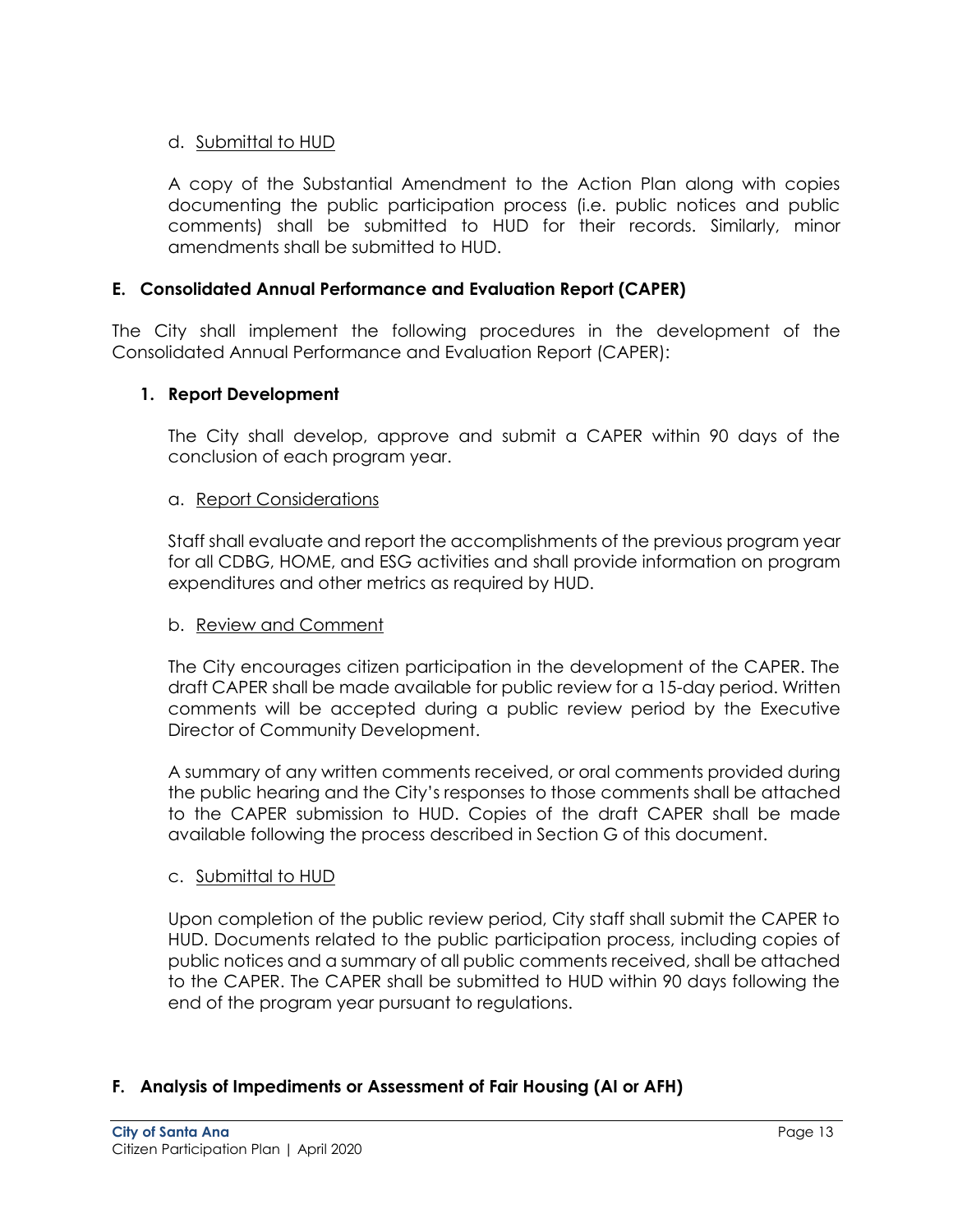The Analysis of Impediments to Fair Housing Choice (AI) or Assessment of Fair Housing (AFH) is a five-year plan completed by the City individually or as part of a local consortium of other HUD grantees pursuant to HUD guidance for the evaluation of local housing conditions, economics, policies and practices and the extent to which these factors impact the range of housing choices and opportunities available to all residents in an environment free from discrimination. As of April 2019, HUD has suspended the AFH planning framework. HUD currently requires the submission of an AI for grantees submitting Consolidated Plans for FY 2019. If HUD renews the AFH planning framework, the AFH will replace the AI in the context and implementation of this section. The following describes the process and procedures related to the development of the AI or AFH.

## <span id="page-15-0"></span>**1. Plan Development**

The City shall implement the following procedure in the preparation and adoption of the AI or AFH:

## a. Considerations

As soon as feasible after the start of the public participation process for the AI or AFH, the City will make the HUD-provided data and any other supplemental information available to residents, public agencies and other interested parties by posting the data on the City's website and referencing this information in public notices.

The City will make a concerted effort to notify and encourage the participation of citizens, local and regional institutions, the local Continuum of Care organization addressing homelessness, and public and private organizations including businesses, developers, nonprofit organizations, philanthropic organizations, community-based and faith-based organizations, broadband internet service providers, organizations engaged in narrowing the digital divide, agencies whose primary responsibilities include the management of flood prone areas, public land or water resources, emergency management agencies, state and local health service providers, social service providers, fair housing organizations, state and local governments, public housing authorities, affordable housing developers, businesses, community and faith based organizations, and other stakeholders in the development of the AI or AFH through mailings (including electronic mailings), online postings and public notices in the newspaper, as well as telephone or personal interviews, mail surveys, internet-based feedback and consultation workshops.

## b. Review and Comment

The draft AI or AFH shall be made available for public review for a 30-day period. Written comments shall be accepted during public review period by the Executive Director of Community Development. A summary of the comments and the City's responses to the comments shall be attached to the AI or AFH. Copies shall be made available following the process described in Section G of this document.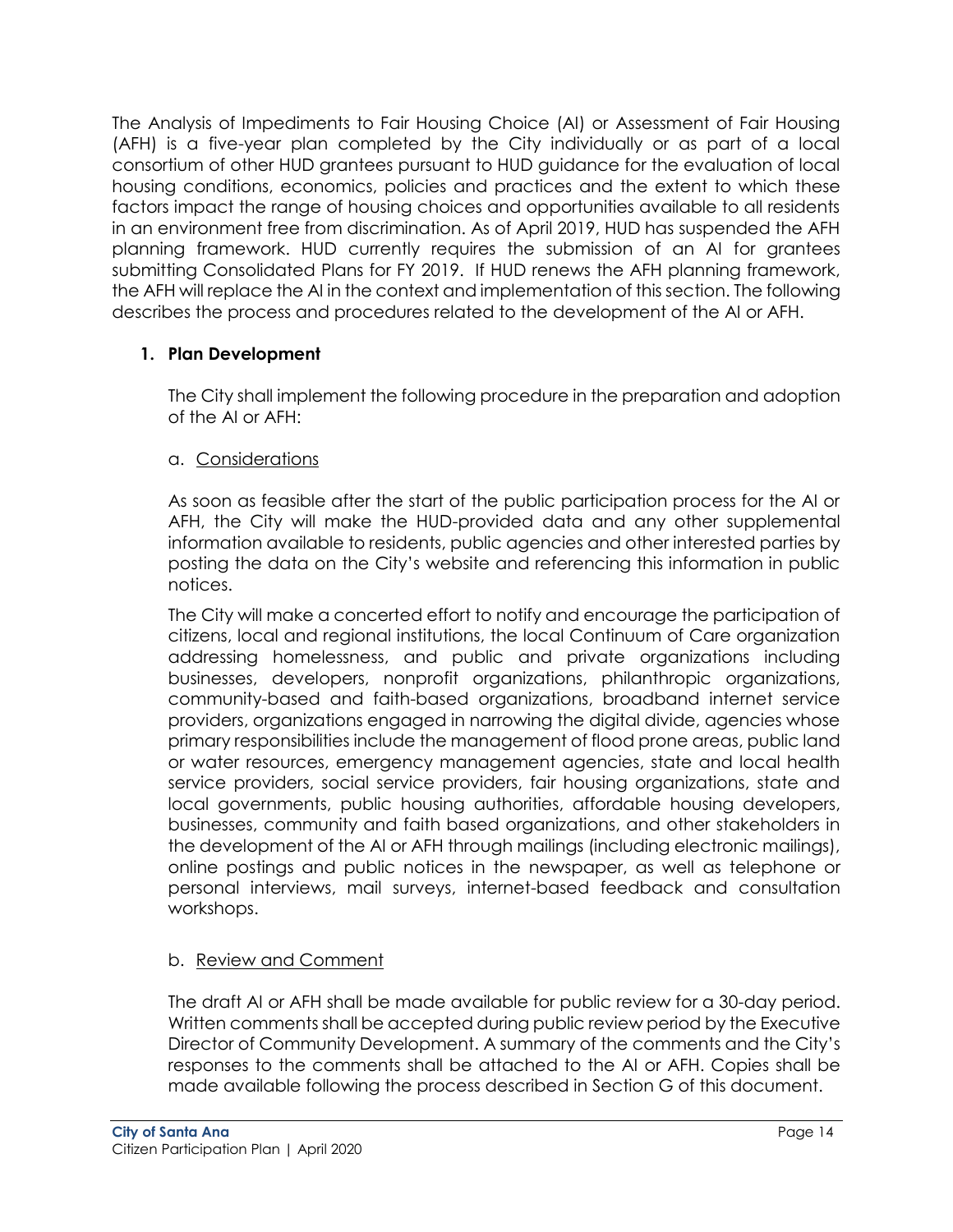## c. Public Hearing

The Community Redevelopment and Housing Commission (or a similar standing City Commission) shall conduct a public hearing to accept public comments on the draft AI or AFH. After public comments are heard and considered by the Community Redevelopment and Housing Commission, the Commission will recommend the draft AI or AFH to City Council. The City Council shall approve or reject the AI or AFH. Section G describes the process for publishing notice for and conducting public hearings.

## d. Submittal to HUD

Upon adoption of an AI or AFH, the City shall retain the AI in its records and annually report on the status and disposition of the Fair Housing Plan recommendations. Upon adoption of an AI or AFH, the City shall submit the AI or AFH to HUD for review and acceptance or rejection. The goals of the AI and AFH shall be incorporated into the Consolidated Plan prior to submission of the Consolidated Plan to HUD.

## <span id="page-16-0"></span>**2. AI or AFH Amendments**

The City shall follow the following procedure to complete substantial amendments to AI or AFH, as needed.

## a. Amendment Considerations

The City shall substantially amend the AI if a "substantial change" is proposed by City staff or the City Council. For the purpose of the AI, a "substantial change" is defined as the addition or deletion of Fair Housing Plan recommendations.

The City shall substantially amend the AFH if a "substantial change" is proposed by City staff or the City Council or as otherwise required by HUD. An AFH that was previously accepted by HUD must be revised and submitted to HUD for review if a material change occurs. A material change is a change in circumstances in the jurisdiction of a program participant that affects the information on which the AFH is based to the extent that the analysis, the fair housing contributing factors, or the priorities and goals of the AFH no longer reflect actual circumstances. Examples include Presidentially declared disasters, under title IV of the Robert T. Stafford Disaster Relief and Emergency Assistance Act (42 U.S.C. 5121 et seq.), in the program participant's area that are of such a nature as to significantly impact the steps a program participant may need to take to affirmatively further fair housing; significant demographic changes; new significant contributing factors in the participant's jurisdiction; and civil rights findings, determinations, settlements (including Voluntary Compliance Agreements), or court orders; or, upon HUD's written notification specifying a material change that requires the revision. A revision to the AFH consists of preparing and submitting amended analyses, assessments, priorities, and goals that take into account the material change,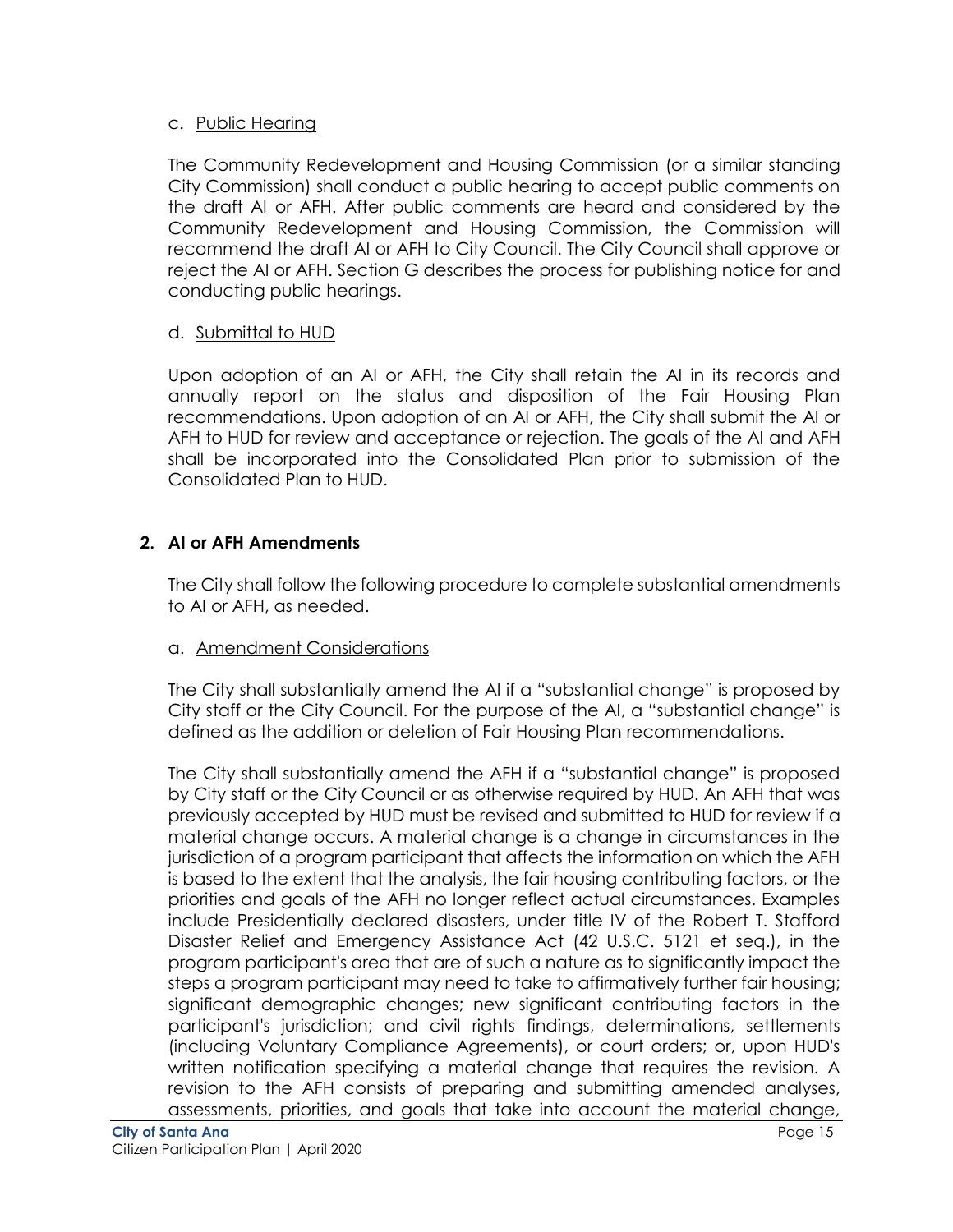including any new fair housing issues and contributing factors that may arise as a result of the material change.

## b. Public Review and Comment

The City encourages residents and stakeholders to participate in the development of substantial amendments. Substantial Amendments to the AI or AFH shall be made available for public review for a 30-day period. Written comments will be accepted by the Executive Director of Community Development or designee during the public review period. A summary of the comments and the City's responses to the comments will be attached to the Consolidated Plan Substantial Amendment.

The City will encourage participation from all residents, especially low- and moderate-income residents, minorities, LEP identified groups, and those with disabilities. The City will take efforts to make the plan accessible to all such groups. Copies will be made available following the process described in Section G of this document.

## c. Public Hearing

The City shall conduct a public hearing before the Community Redevelopment and Housing Commission (or a similar standing City Commission) to accept public comments on the draft amendment to the AI or AFH. After public comments are heard and considered, the Commission will recommend the draft amendment to the City Council. City Council may approve or reject the amendment to the AI or AFH. A revised AFH must be submitted within 12 months of the onset of a material change that triggers a "Substantial Amendment," or at such later date as HUD may specify. Section G describes the process for publishing notice for and conducting public hearings.

## <span id="page-17-0"></span>**G. Public Hearings, Notification and Access**

The following policies and procedures outlining the public hearing process and public hearing notification apply to the development and substantial amendment of the Citizen Participation Plan, Five Year Consolidated Plan, Action Plan, CAPER, and AI or AFH.

## <span id="page-17-1"></span>**1. Public Hearings/Meetings**

## a. Public Hearing Process

The City shall conduct a minimum of two (2) public hearings per year to obtain citizens' views and comments. These meetings shall be conducted at different times of the program year and together will cover the following topics:

- Housing and Community Development Needs
- Development of Proposed Activities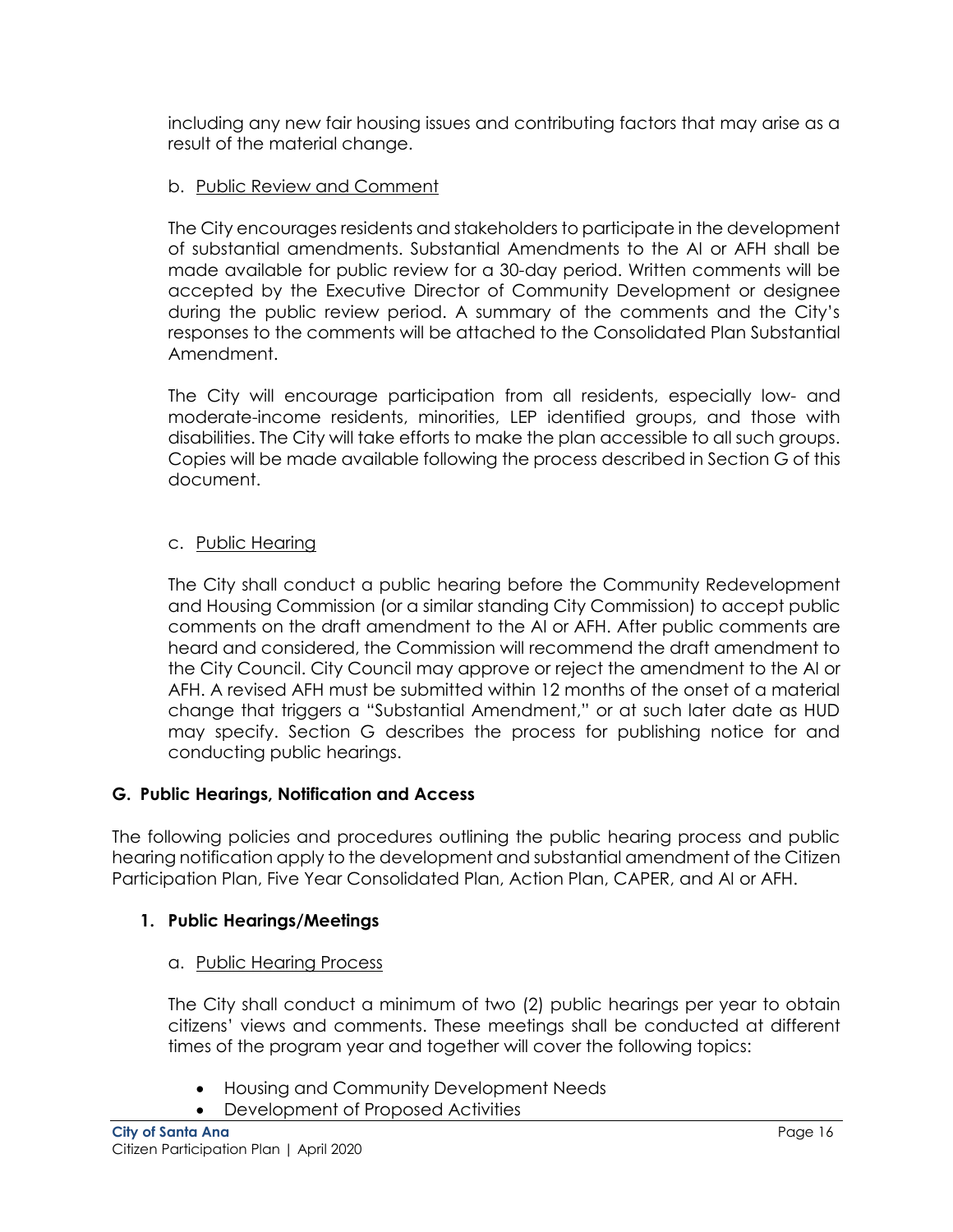• Review of Program Performance

During a program year when the City develops an AI or AFH and Consolidated Plan, at least one public hearing shall be conducted prior to the draft AI or AFH and Consolidated Plan being published for comment.

## b. Public Hearing Notification

Staff shall ensure adequate advance notice of all public meetings and hearings. Notices shall be printed/posted at least 14-days prior to the meeting date. Adequate noticing shall include:

- Publishing a public notice in a newspaper of general circulation; and
- Posting copies of notices on the City website.

Notices shall include information on the topic of the meeting, including summaries when appropriate, to properly inform the public. Notices shall be published in accordance with the LEP and shall be accessible to those with disabilities. Meeting location and access is described below.

## <span id="page-18-0"></span>**2. Documents for Public Review**

Staff shall ensure adequate advance notice of all public review/comment periods. Notices shall be printed / posted prior to the commencement of the public review period alerting residents of the documents for review and providing a summary of the contents of the documents to include information on the content and purpose of the document and the list of locations where copies of the entire draft document(s) may be reviewed. The public comment period for each Consolidated Plan Document and substantial amendment to each document subject to public review is listed below:

| <b>Document</b>            | <b>Public Comment Period</b> |
|----------------------------|------------------------------|
| Citizen Participation Plan | 30 days                      |
| Consolidated Plan          | 30 days                      |
| <b>Action Plan</b>         | 30 days                      |
| <b>CAPER</b>               | 15 days                      |
| AI or AFH                  | 30 days                      |

The City shall ensure that documents are available for disabled, minority and non-English speaking residents (Spanish, Vietnamese, and Mandarin in accordance with City's LEP Plan). In addition, individuals needing a City form, notice or agenda to be translated to another language, please contact the City of Santa Ana Clerk of the Council at (714) 647-6520.

Adequate noticing shall include:

 Publishing a public notice in the following newspapers of general circulation: o English - Orange County Register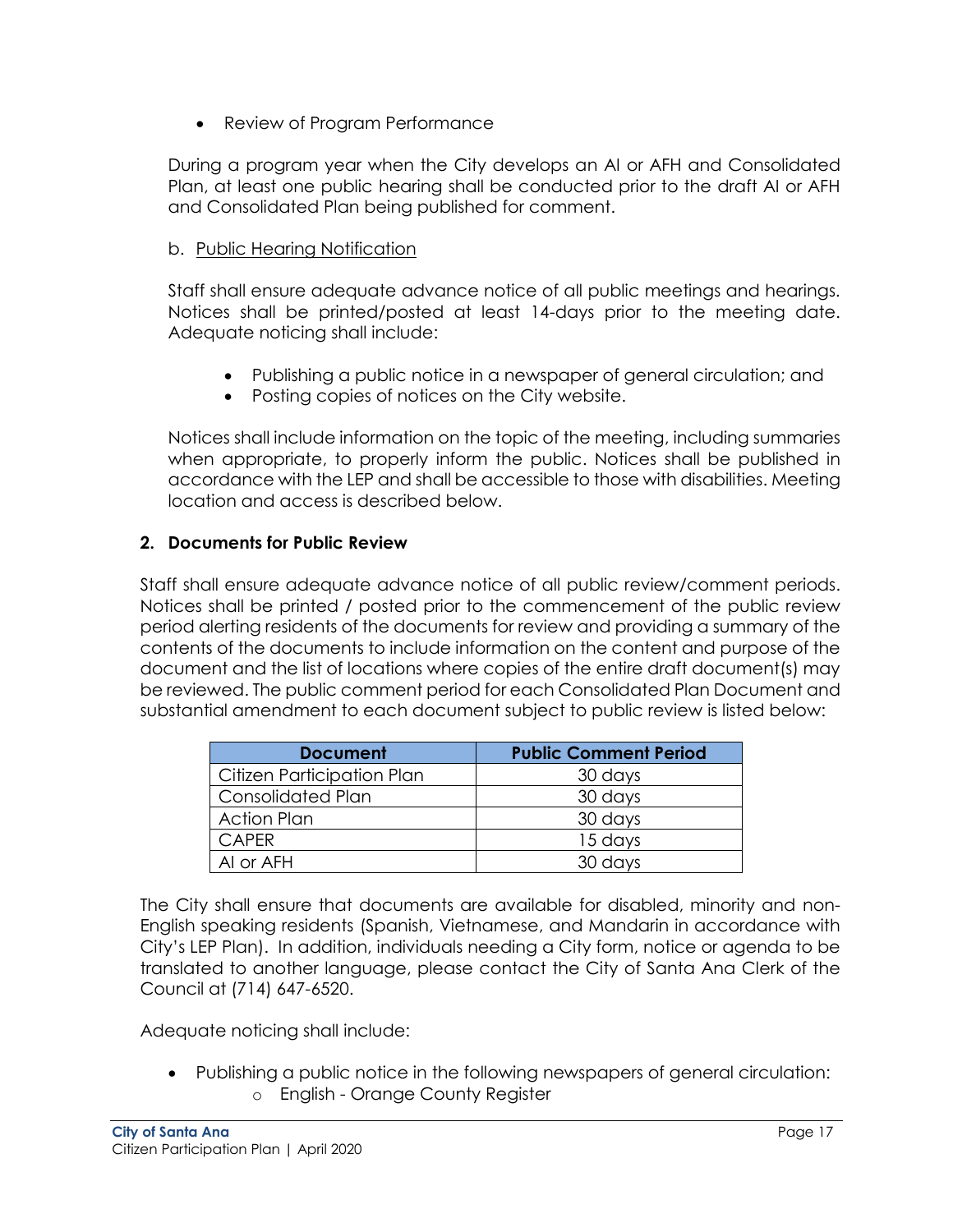- o Spanish La Opinion
- o Nguoi Viet Vietnamese
- Posting copies of notices on the City website; and
- Posting notices at City Hall.

The City shall place an adequate supply of draft copies of each document and substantial amendments to each document subject to public review at the following locations:

#### **Community Development Agency**

20 Civic Center Plaza, 6th Floor Santa Ana, CA 92702

**Office of the City Clerk**

20 Civic Center Plaza, Room 809 Santa Ana, CA 92702

#### **Santa Ana Main Public Library**

26 Civic Center Plaza Santa Ana, CA 92702

Public Notices and draft documents shall also be posted to the City website at: [http://www.santa-ana.org/cd](http://www.santa-ana.org/cda)

All printed reports and materials shall be made available in a form accessible to persons with disabilities, upon request.

## <span id="page-19-0"></span>**3. Access to Meetings and Hearings**

Meetings for items that require Community Redevelopment and Housing Commission action shall be conducted in front of the Commission at 4:30 P.M. at the Santa Ana City Hall Council Chambers (22 Civic Center Plaza, Santa Ana, California, 92701). Meetings for items that require City Council action shall be conducted in front of the Santa Ana City Council at 4:30 P.M. at the Santa Ana City Hall Council Chambers (22 Civic Center Plaza, Santa Ana, California, 92701). For public meetings or hearings not requiring action by the Community Redevelopment and Housing Commission or City Council, the City shall make every effort to conduct such meetings in the low- and moderate-income target areas and at times accessible and convenient to potential and actual beneficiaries.

It is the objective of the City to comply with Section 504 of the Rehabilitation Act of 1973, as amended, the Americans with Disabilities Act (ADA) of 1990 and the ADA Amendment Act of 2008, the Fair Housing Act, the Architectural Barriers Act, The LEP Plan, and the City's adopted Title VI Plan in all respects.

Individuals with disabilities who need special assistance to participate in City Council meetings can contact Office of the City Clerk's Department, 20 Civic Center Plaza, Room 809, Monday through Thursday and alternate Fridays, 8:00 a.m. – 5:00 p.m., at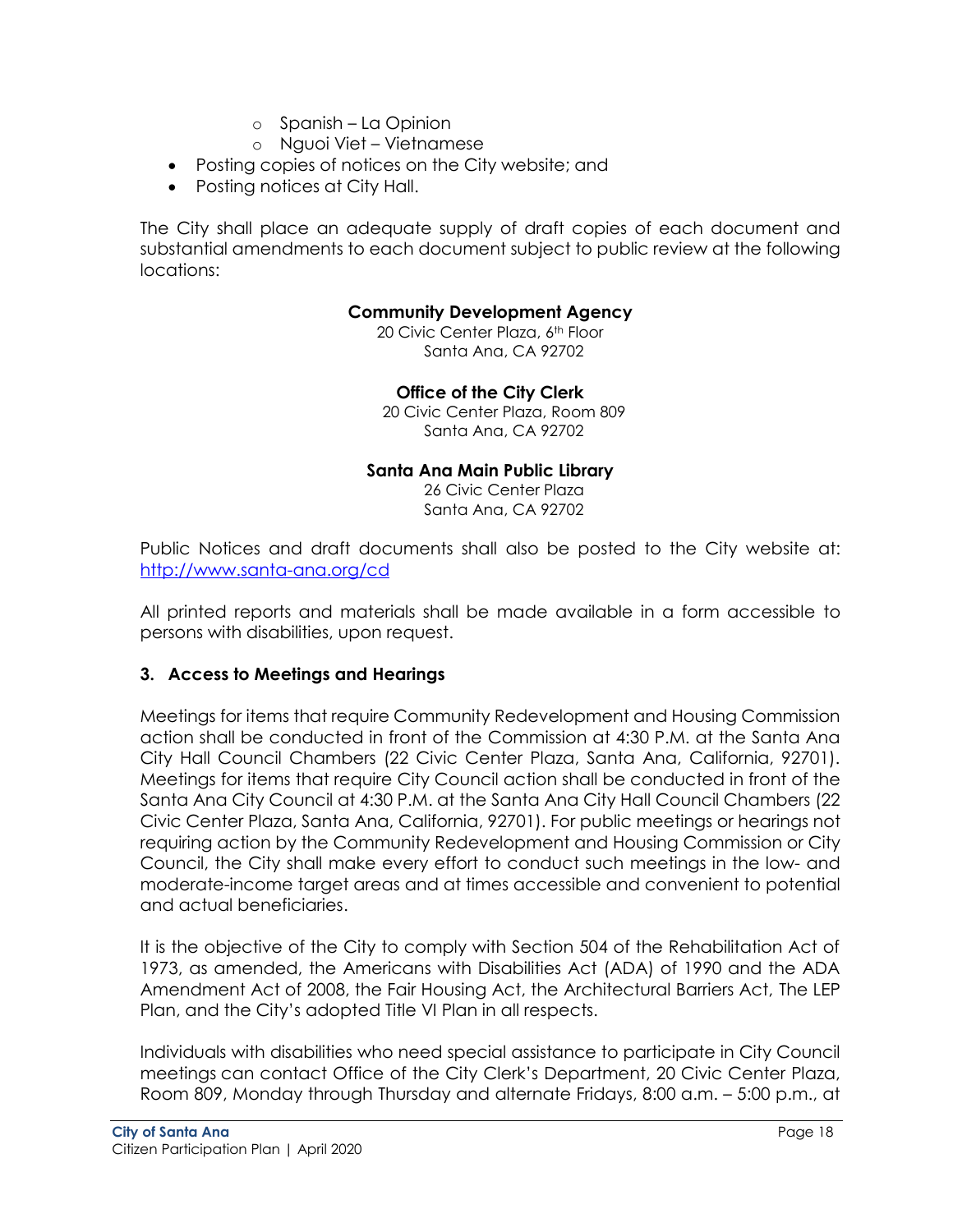(714) 647-6520. Requests shall be made at least 48 hours prior to the meeting to enable the City to make arrangements to assure accessibility.

The City of Santa Ana will provide appropriate auxiliary aids and services whenever necessary for those individuals who have hearing, sight or speech impairments, unless to do so would result in a fundamental alteration of its programs or an undue administrative or financial burden. No surcharge will be placed on a particular individual with a disability or any group of individuals with disabilities to cover the cost of providing these auxiliary aids/services or reasonable accommodations. For information regarding the Americans with Disabilities Act, the City's ADA Transition Plan, contact the City's ADA Coordinator at (714) 647-5624, (714) 647-6745 (TTY) or [mortiz@santa-ana.org.](mailto:mortiz@santa-ana.org)

## <span id="page-20-0"></span>**4. Access to Consolidated Plan Documents and Records**

Approved Consolidated Plan Documents and any approved amendments thereto, shall be kept on file in the Community Development Agency (20 Civic Center Plaza, 6th Floor, Santa Ana, CA 92704) and online at: [http://www.santa-ana.org/cd](http://www.santa-ana.org/cda)

Reasonable efforts shall be made to accommodate requests for documents in other languages in accordance with the City's LEP Plan.

Reasonable efforts shall be made to accommodate requests for documents in an accessible format for those with disabilities. Such formats may include, but are not limited to providing oral, Braille, electronic or large print versions of the plan to those visually impaired and delivering copies to those who are homebound.

Requests for information and records shall be made to the City in writing. Staff shall respond to such requests within 15 working days or as soon as possible thereafter.

## <span id="page-20-1"></span>**H. Technical Assistance**

Technical assistance to applicants for CDBG, HOME, and ESG funds is available from the Department of Community Development as follows:

- If published, any Notice of Funding Availability (NOFA) shall provide selfexplanatory application form(s) to facilitate access to CPD funds.
- Staff shall answer, in writing, all written questions and answer verbally all verbal inquiries received from citizens or representative groups pertaining to the NOFA and application(s).
- Staff shall conduct a project eligibility analysis to determine the eligibility of each project. In cases where only minor adjustments are needed to make proposals eligible or otherwise practical, staff shall advise the applicants on the options available and desired changes to the proposals.
- Staff shall arrange for translation on as-needed basis.

To request technical assistance, contact the Housing Division Manager at (714) 647- 5360.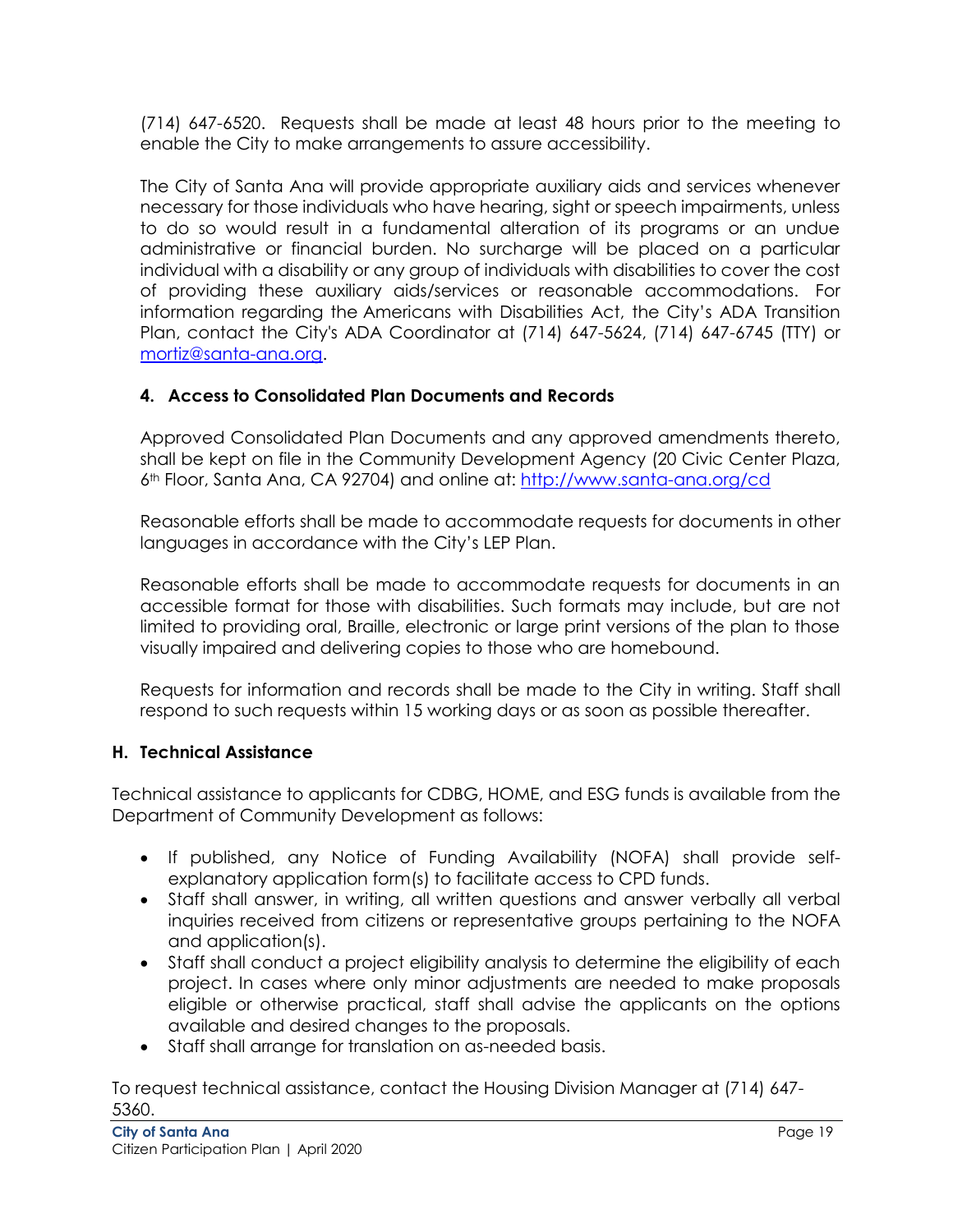## <span id="page-21-0"></span>**I. Comments and Complaints**

Citizens or the City government, as well as agencies providing services to the community, are encouraged to state or submit their comments in the development of the Consolidated Plan Documents and any amendments to the Consolidated Plan. Written and verbal comments received at public hearings or during the comment period, shall be considered and summarized, and included as an attachment to the City's final Consolidated Plan. Written comments should be addressed to: Executive Director of Community Development, Community Development Agency, 20 Civic Center Plaza, 6<sup>th</sup> Floor, Santa Ana, CA 92702.

A written response shall be sent in response to written comments within 15 working days.

A complaint regarding the Consolidated Planning process and Consolidated Plan amendments must be submitted in writing to the Community Development Agency. A written response shall be made to written complaints within 15 working days, acknowledging the complaint. Written complaints should be addressed to: Executive Director of Community Development, 20 Civic Center Plaza, 6<sup>th</sup> Floor, Santa Ana, CA 92702. The City shall accept written complaints provided that the complaint specifies:

- The description of the objection, and supporting facts and data; and
- Provide name, address, telephone number, and the date of complaint.

## <span id="page-21-1"></span>**J. Appeals**

Appeals concerning the Consolidated Plan Documents, statements, or recommendations of City Staff should be made to the following persons in the order presented:

- Housing Division Manager
- Executive Director, Community Development Agency
- City Manager
- City Council
- Los Angeles Area Office of HUD (if concerns are not answered)

## <span id="page-21-2"></span>**K. CDBG Disaster Recovery (CDBG-DR)**

In the event of a federally-declared major disaster or emergency for which the City of Santa Ana is to receive and administer HUD disaster recovery assistance pursuant to the Robert T. Stafford Disaster Relief and Emergency Assistance Act and related Congressional Appropriations, either directly from HUD or through the State of California, the following citizen participation requirements shall apply to the development of Action Plans and Substantial Amendments to Action Plans for disaster recovery:

1. Before the City adopts the Action Plan for a disaster recovery grant or any substantial amendment to a disaster recovery grant Action Plan, the City will publish the proposed plan or amendment on the City website and will crossreference with any additional disaster recovery websites established to provide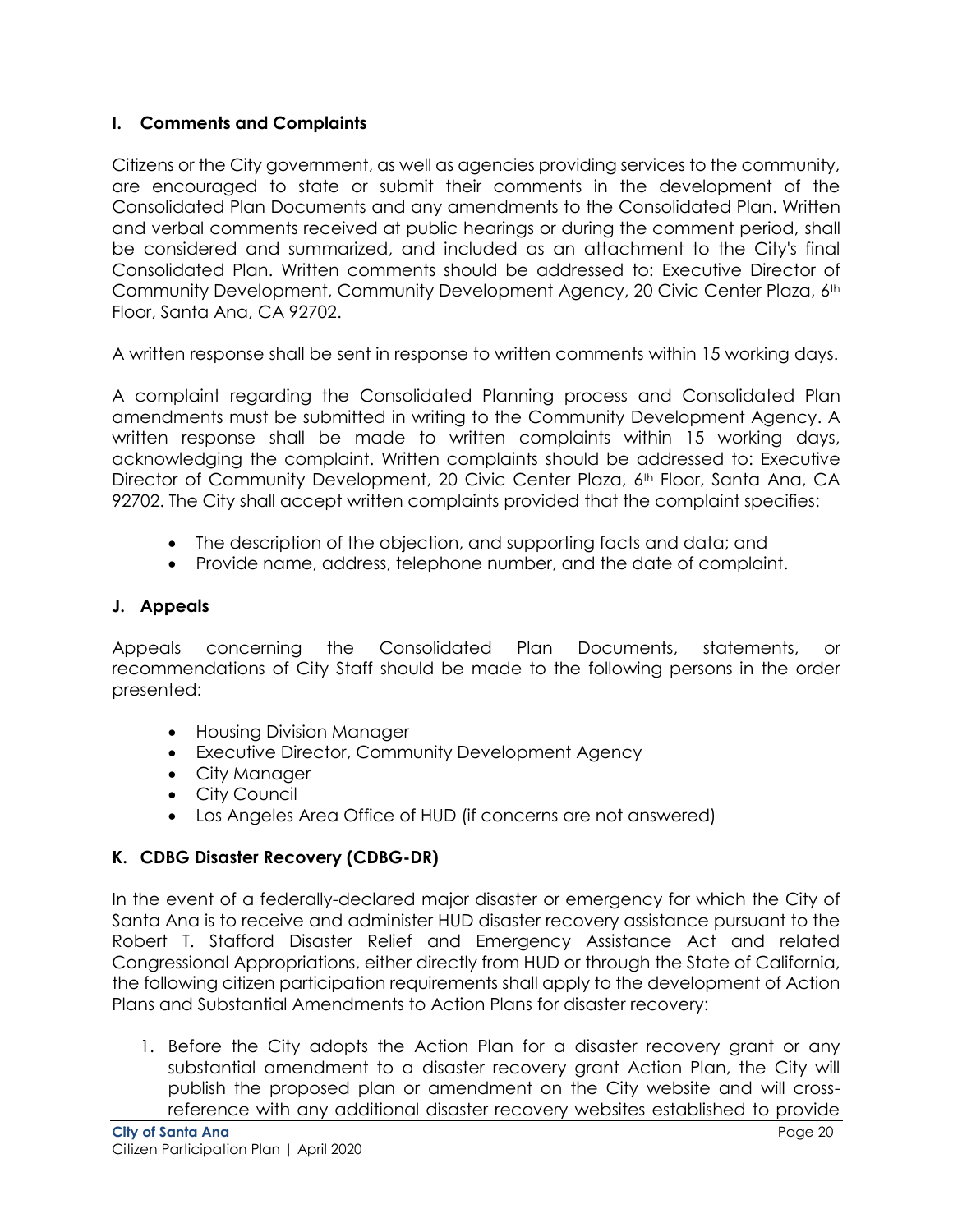information to the public concerning assistance that may be available.

- 2. The City and/or subrecipients will notify affected citizens through USPS and/or electronic mailings, press releases, public service announcements, public notice(s), and/or through social media.
- 3. The City will ensure that all citizens have equal access to information about the programs, including persons with disabilities and Limited English Proficiency Plan (LEP) persons. Program information will be made available in the appropriate languages for the City.
- 4. Subsequent to publication of the Action Plan or substantial amendment, the City will provide a reasonable opportunity of at least seven (7) days for receiving comments, or a longer period as prescribed by the Federal Register Notice governing administration of the HUD disaster recovery assistance.
- 5. The City will take comments via USPS mail to: Community Development Agency, Executive Director of Community Development, 20 Civic Center Plaza, 6th Floor, Santa Ana, CA 92702.
- 6. In the Action Plan, the City will specify criteria for determining what changes in the City's plan constitute a substantial amendment to the plan. At a minimum, the following modifications will constitute a substantial amendment: a change in program benefit or eligibility criteria; the addition or deletion of an activity; or the allocation or reallocation of a monetary threshold of more than \$750,000.
- 7. A public website shall be established and publicized specifically for the disaster. Initially, the City's website may be used at: [www.santa-ana.org.](http://www.santa-ana.org/) The website shall contain the Action Plan (including all amendments); each Quarterly Performance Report (QPR); procurement policies and procedures; executed contracts; status of services or goods currently being procured by the City (e.g., phase of the procurement, requirements for proposals, etc.).
- 8. The City will consider all written comments regarding the Action Plan or any substantial amendment. A summary of the comments and the City's response to each comment will be provided to HUD or the State with the Action Plan or substantial amendment.
- 9. The City will provide a timely written response to every citizen complaint. The response will be provided within 15 working days of the receipt of the complaint, to the extent practicable.
- 10. The City will notify HUD when it makes any plan amendment that is not substantial. HUD or the State will be notified at least five business days before the amendment becomes effective.

## <span id="page-22-0"></span>**L. Anti-Displacement and Relocation**

The City's Anti-displacement and Relocation Plan describes how Santa Ana will assist persons who must be temporarily relocated or permanently displaced due to the use of HUD funds. This plan takes effect whenever the City funds projects that involve the following: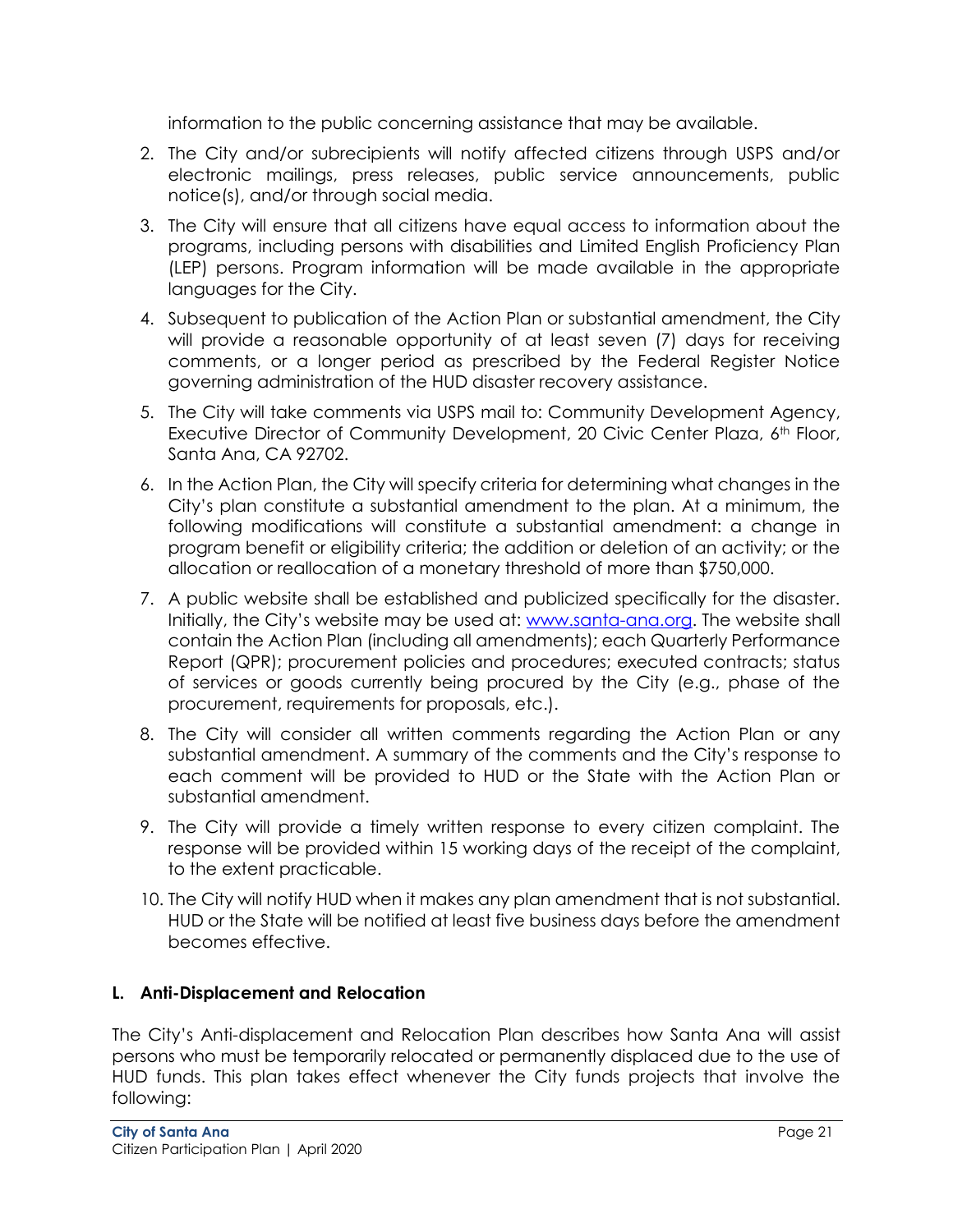- Property acquisition;
- Potential displacement of people from their homes and the need to relocate people (either permanently or temporarily); and
- The demolition or conversion of low- and moderate-income dwelling units.

Two acts apply whenever any of the above issues are present: The Uniform Relocation Assistance and Real Property Policies Act of 1970 (URA) and Section 104(d) of the Housing and Community Development Act of 1974. Each of these acts place different obligations on the City.

The URA governs the processes and procedures which the City must follow to minimize the burden placed on low- and moderate-income tenants, property owners, and business owners who must move (either temporarily or permanently) as the result of a project funded in whole or in part by the CDBG, HOME, or ESG programs. The URA applies to:

- Displacement that results from acquisition, demolition, or rehabilitation for HUDassisted projects carried out by public agencies, nonprofit organizations, private developers, or others;
- Real property acquisition for HUD-assisted projects (whether publicly or privately undertaken);
- Creation of a permanent easement or right of way for HUD-assisted projects (whether publicly or privately undertaken); and
- Work on private property during the construction of a HUD-assisted project even if the activity is temporary.

Displacement occurs when a person moves as a direct result of federally assisted acquisition, demolition, conversion, or rehabilitation activities, because they are:

- Required to move; or
- Not offered a decent, safe, sanitary and affordable unit in the project; or
- Treated "unreasonably" as part of a permanent or temporary move.

A person may also be considered displaced if the necessary notices are not given or provided in a timely manner and the person moves for any reason.

The term displaced person means any person that moves from real property or moves their personal property from real property permanently as a direct result of one or more of the following activities:

- Acquisition of, written notice of intent to acquire, or initiation of negotiations to acquire such real property, in whole or in part, for a project;
- Rehabilitation or demolition of such real property for a project; and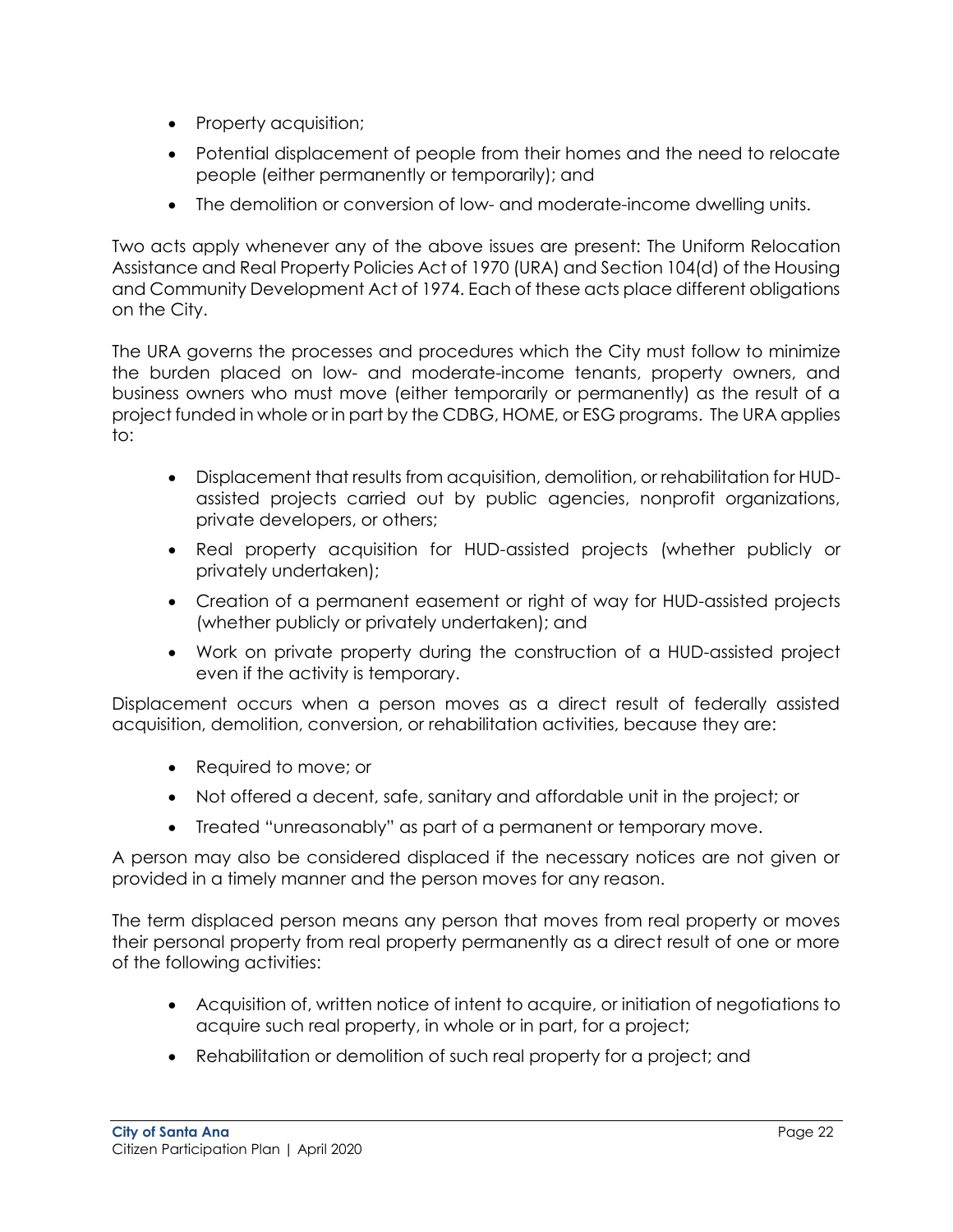Rehabilitation, demolition, or acquisition (or written notice of intent) of all or a part of other real property on which the person conducts a business or farm operation, for a project.

The City shall cause advisory and financial assistance to be available to eligible tenants (or homeowners) who meet the above definition.

## <span id="page-24-0"></span>**1. Persons Not Eligible for Assistance**

A person is not eligible for relocation assistance under the provisions of the URA if any of the following occurs:

- The person was evicted for serious or repeated violation of the terms and conditions of the lease or occupancy agreement, violation of applicable Federal, State, or local law, or other good cause. However, if the person was evicted only to avoid the application of URA, then that person is considered displaced and is eligible for assistance;
- The person has no legal right to occupy the property under State or local law;
- The City determines that the person occupied the property to obtain relocation assistance and the HUD Field Office concurs in that determination;
- The person is a tenant-occupant that moved into the property after a certain date, specified in the applicable program regulation, and, before leasing and occupying the property, the City or its subrecipient provided the tenantoccupant written notice of the application for assistance, the project's impact on the person, and the fact that he or she would not qualify as a "displaced person" because of the project;
- The person is a tenant-occupant of a substandard dwelling that is acquired or a tenant-occupant of a dwelling unit to which emergency repairs are undertaken and the HUD field office concurs that:
	- o Such repairs or acquisition will benefit the tenant;
	- o Bringing the unit up to a safe, decent, and sanitary condition is not feasible;
	- o The tenant's new rent and average estimated monthly utility costs will not exceed the greater of: the old rent/utility costs or 30 percent of gross household income; and
	- $\circ$  The project will not impose any unreasonable change in the character or use of the property.
- The person is an owner-occupant of the property who moves because of an arm's length acquisition;
- The City or its subrecipient notifies the person that they will not displace him or her for the project; and
- The person retains the right of use and occupancy of the real property for life following the acquisition.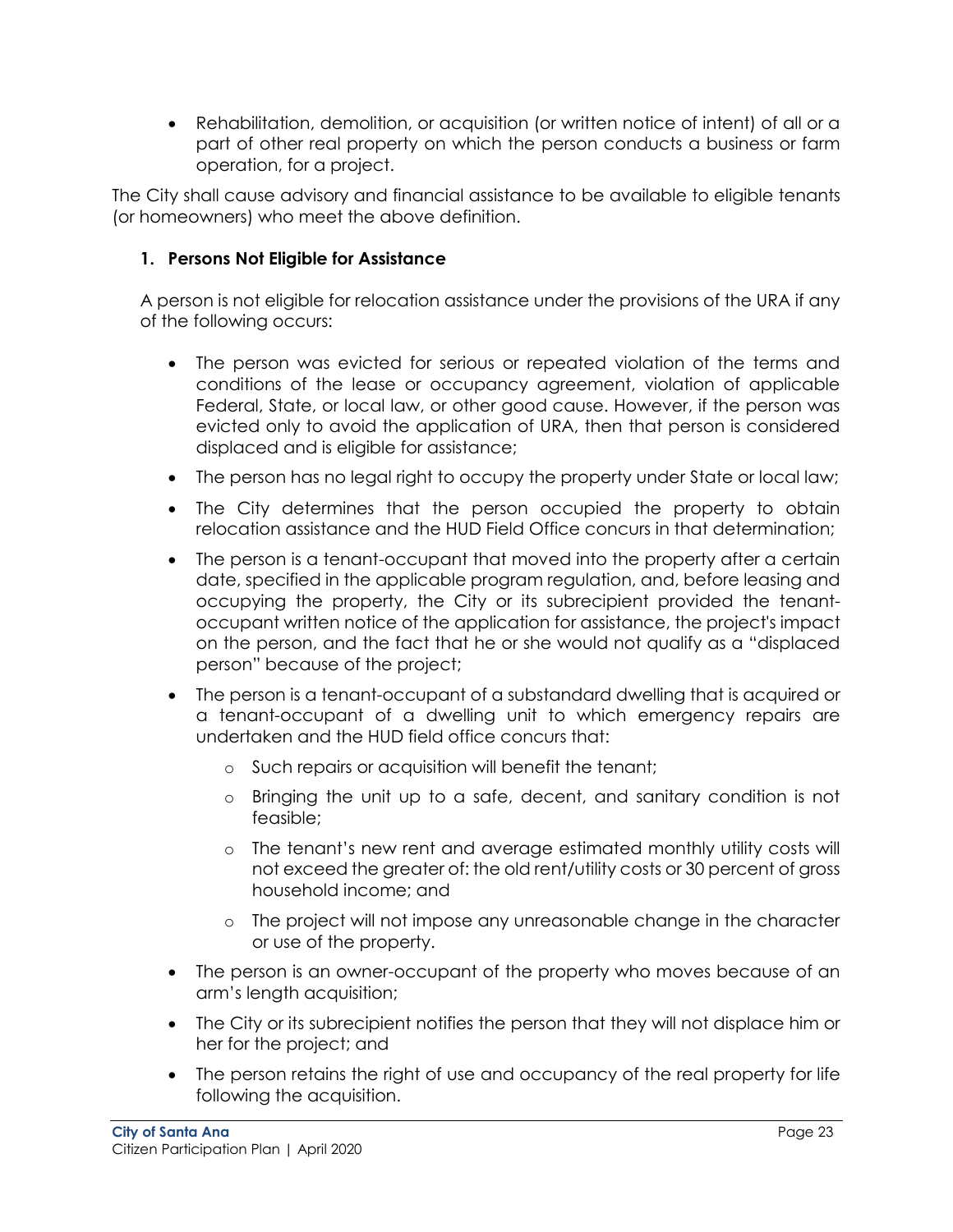The City determines that the person is not displaced as a direct result of the acquisition, rehabilitation, or demolition for the project and the HUD field office concurs in the determination.

## <span id="page-25-0"></span>**2. Anti-Displacement Policy**

The City will take reasonable steps to minimize displacement occurring as a result of its CDBG activities. This means that the City will:

- Consider if displacement will occur as part of funding decisions and project feasibility determinations;
- Assure, whenever possible that occupants of buildings to be rehabilitated are offered an opportunity to return;
- Plan substantial rehabilitation projects in "stages" to minimize displacement; and
- Meet all HUD notification requirements so that affected persons do not move because they have not been informed about project plans and their rights.

The City seeks to minimize, to the greatest extent feasible, the displacement, whether permanently or temporarily, of persons (families, individuals, businesses, nonprofit organizations, or farms) from projects funded with CDBG involving single- or multifamily rehabilitation, acquisition, commercial rehabilitation, demolition, economic development, or capital improvement activities.

Projects that the City deems beneficial but that may cause displacement may be recommended and approved for funding only if the City or its subrecipient demonstrates that such displacement is necessary and vital to the project and that they take efforts to reduce the number of persons displaced. Further, they must clearly demonstrate that the goals and anticipated accomplishments of a project outweigh the adverse effects of displacement imposed on persons who must relocate.

## <span id="page-25-1"></span>**3. Displacement Assistance**

Consistent with the goals and objectives of the CDBG program, the City will take all reasonable steps necessary to minimize displacement of persons, even temporarily. If displacement occurs, the City will provide relocation assistance to all persons directly, involuntarily, and permanently displaced according to HUD regulations.

If the City temporarily displaces a low- or moderate-income household, that household becomes eligible for certain relocation payments. The assistance applies to those persons residing in the residence at the time the application is processed and is based on the following procedures:

 If the structure and its occupants are determined eligible for temporary relocation assistance, the owner-occupants and tenants are eligible for the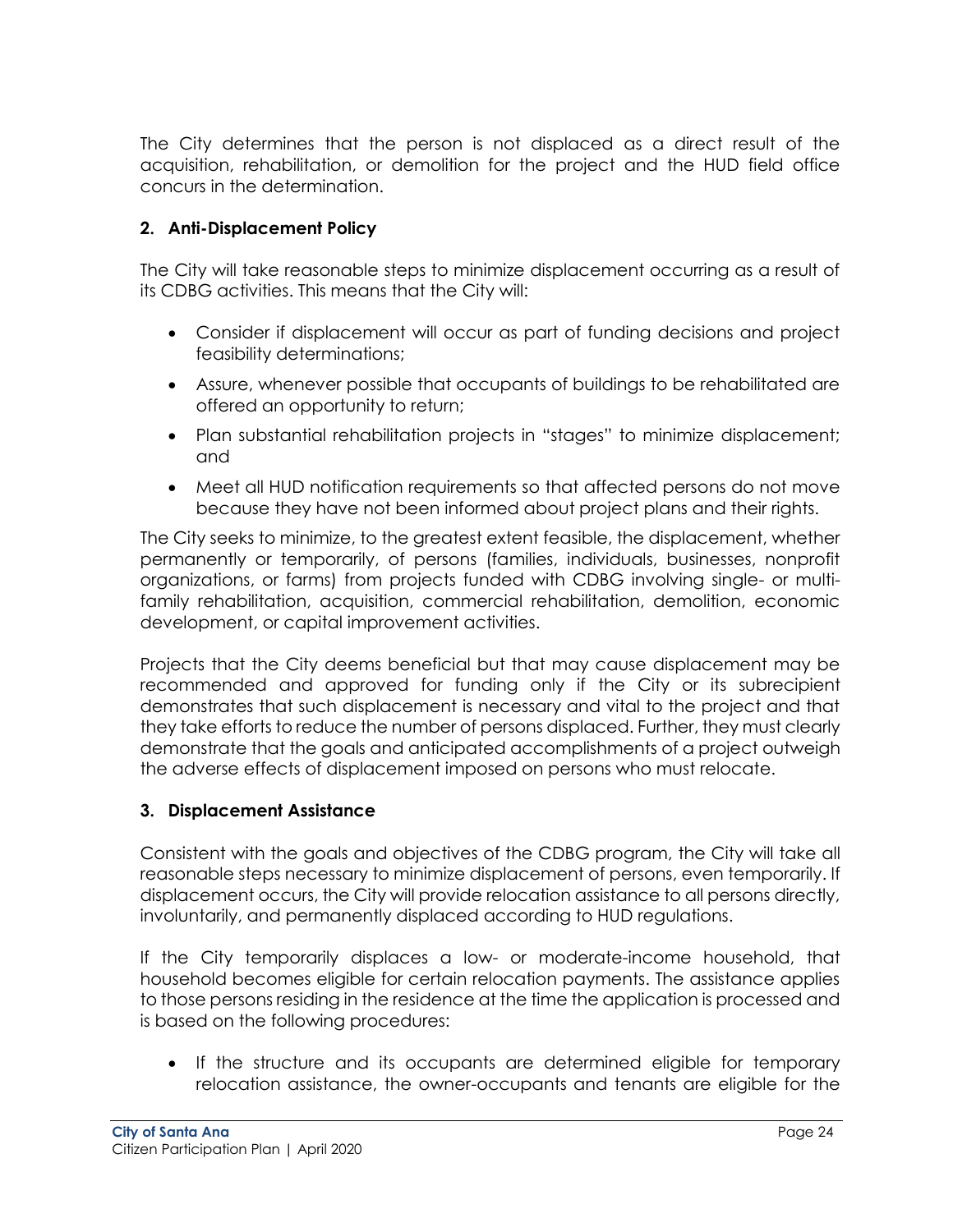actual reasonable cost (based on fair market rent) of temporary lodging facilities until the structure is determined habitable by the City's inspector;

- The City must approve housing and the Lessor and Lessee must sign a rent agreement before move-in. Housing must be comparable functionally to the displacement dwelling and decent, safe, and sanitary. This does not mean that the housing must be in comparable size. The term "functionally equivalent" means that it performs the same function, has the same principal features present, and can contribute to a comparable style of living. Approved lodging accommodations include apartments and houses. The City does not reimburse "rental expenses" for living with a friend or family member;
- Either the City will provide the owner-occupants and tenants a direct payment for moving expenses (to and from temporary housing) and storage costs, or the City will arrange moving and storage of furniture with a moving company. If the City makes a direct payment, complete documentation and receipts are necessary to process claims when storage costs exceed the amount assumed by the direct payment;
- Damage deposits, utility hookups, telephone hookups and insurance costs are not eligible for reimbursement; and
- The City may pay the cost of relocation assistance from Federal funds or funds available from other sources.

## <span id="page-26-0"></span>**4. One-For-One Replacement Dwelling Units**

The City will generally avoid awarding funds for activities resulting in displacement. However, should the City fund an activity, specific documentation is required to show the replacement of all occupied and vacant dwelling units demolished or converted to another use. The City will assure that relocation assistance is provided as described in 24 CFR 570.606(b)(2).

Before obligating or expending funds that will directly result in such demolition or conversion, the City will make public and submit to the HUD field office the following information in writing:

- A description of the proposed assisted activity;
- The general location on a map and approximate number of dwelling units by size (number of bedrooms) that will be demolished or converted to a use other than as low- and moderate-income units;
- A time schedule for the commencement and completion of the demolition or conversion;
- The general location on a map and approximate number of dwelling units by size (number of bedrooms) that will be provided as replacement units;
- The source of funding and a time schedule for the provision of replacement dwelling units; or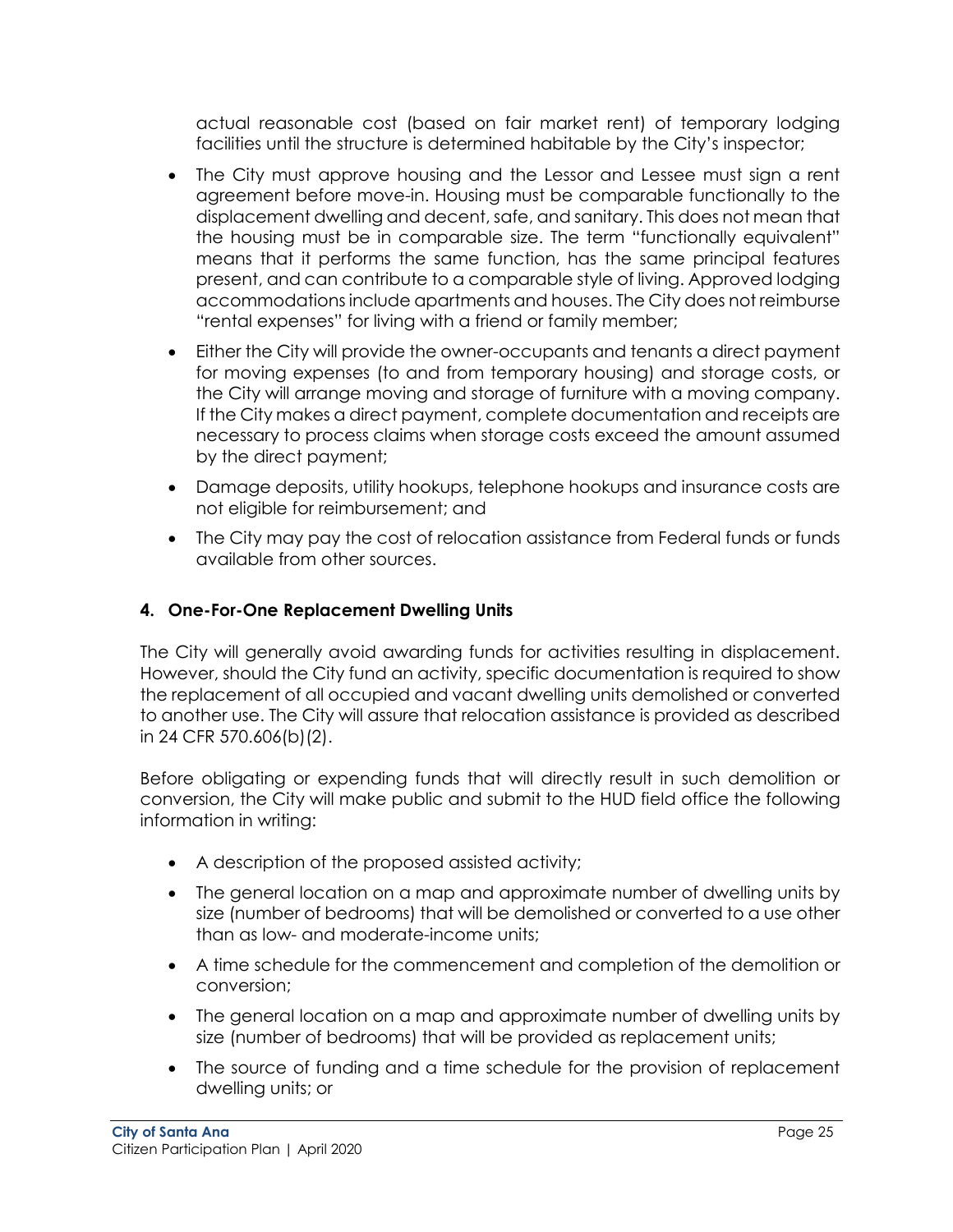The basis for concluding that each replacement dwelling unit will remain a lowand moderate-income unit for at least ten years from the date of initial occupancy.

In the implementation of HUD programs, the City will take all reasonable steps necessary to minimize displacement of persons from their homes. The City will avoid funding projects that cause displacement of persons or businesses and will avoid funding any project that involves the conversion of low- and moderate-income housing to non-residential purposes.

## <span id="page-27-0"></span>**5. Decent, Safe and Sanitary Dwelling**

The basic definition is found at 49 CFR 24.2(1). The term decent, safe, and sanitary dwelling means a dwelling that meets the following standards and any other housing and occupancy codes that are applicable. It will:

- Be structurally sound, weather tight, and in good repair;
- Contain a safe electrical wiring system adequate for lighting and other devices;
- Contain a safe heating system capable of sustaining a healthful temperature for the displaced person;
- Be adequate to accommodate the displaced person. There will be a separate, well lit, ventilated bathroom that provides privacy to the user and contains a toilet, sink, and a bathtub or shower, all in good working order and properly connected to appropriate sources of water and to a sewage drainage system. There should be a kitchen area that contains a fully usable sink, properly connected to hot and cold water and to a sewage drainage system, and adequate space and utility service connections for a stove and refrigerator;
- Contain unobstructed egress to safe, open space at ground level;
- For a mobility-impaired person, be free of any barriers that would preclude reasonable ingress, egress, or use of the dwelling by such person. This requirement will be satisfied if the displaced person elects to relocate to a dwelling that they select, and the displaced person determines that they have reasonable ingress, egress, and the use of the dwelling; and
- Comply with lead-based paint requirements of 24 CFR Part 35.

## <span id="page-27-1"></span>**M. Real Property Policies**

The City and its subrecipients must follow specific guidelines regarding the acquisition and use of real property funded in whole or in part with HUD funds.

## <span id="page-27-2"></span>**1. Use of Real Property**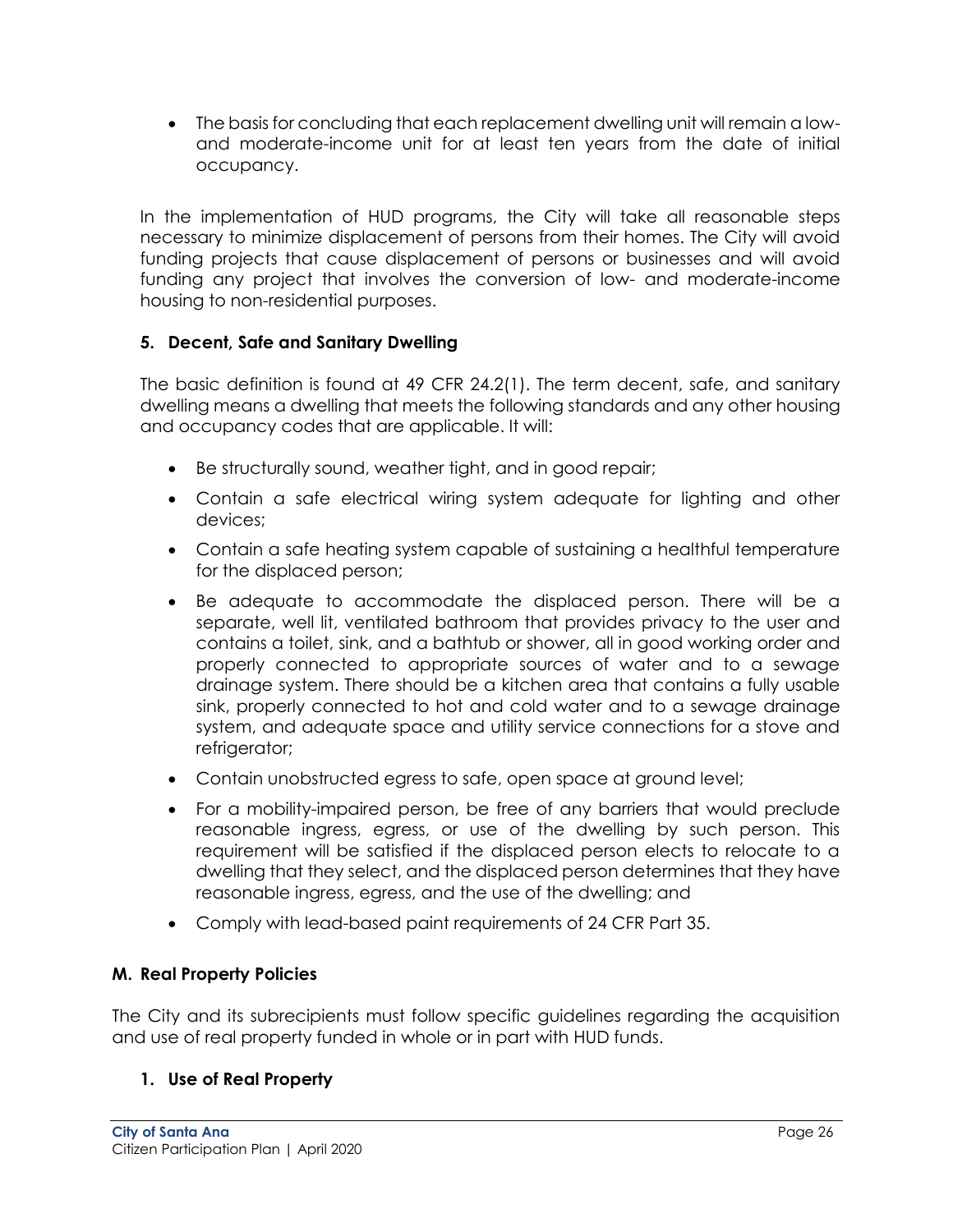The following standards apply to real property within the recipient's control and acquired or improved, in whole or in part, using HUD funds. These standards will apply from the date funds are first spent for the property until five years after the project is audited and closed.

A recipient may not change the use of any such property (including the beneficiaries of such use) from that for which the acquisition or improvement was made unless the recipient gives affected citizens reasonable notice of, and opportunity to comment on, any such proposed change, and either:

- The use of such property qualifies as meeting a national objective and is not a building for the general conduct of government;
- The requirements in the paragraph below are met;
- If the recipient determines, after consultation with affected citizens, that it is appropriate to change the use of property to a use that does not qualify under the above paragraph, it may retain or dispose of the property. The City must be reimbursed in the amount of the current fair market value of the property less any portion attributable to expenditures of non-federal funds for the acquisition of and improvements to the property;
- If the change of use occurs within five years of the project being audited and closed, income from the disposition of the real property will be returned to the City's HUD programs; and
- Following the reimbursement of the federal program pursuant to the above paragraph of this section, the property is no longer subject to any federal requirements.

## <span id="page-28-0"></span>**2. Real Property Acquisition**

All real property acquisition activities described in this section and funded in whole or in part with CDBG funds and all real property that must be acquired for an activity assisted with Federal funds, regardless of the actual funding source for the acquisition, are subject to the URA (as amended).

Real property acquisition is any acquisition by purchase, lease, donation, or otherwise, including the acquisition of such interests as rights-of-way and permanent easements.

HUD Handbook 1378 and 49 CFR Part 24 currently contains such regulations. These regulations detail a standard procedure for acquiring property and methods of determining a purchase price and outline other documents that must be provided to the City before disbursement of funds. These regulations further require the applicant to provide relocation payments and assistance to any business or residential occupant of the property whom the acquisition will displace.